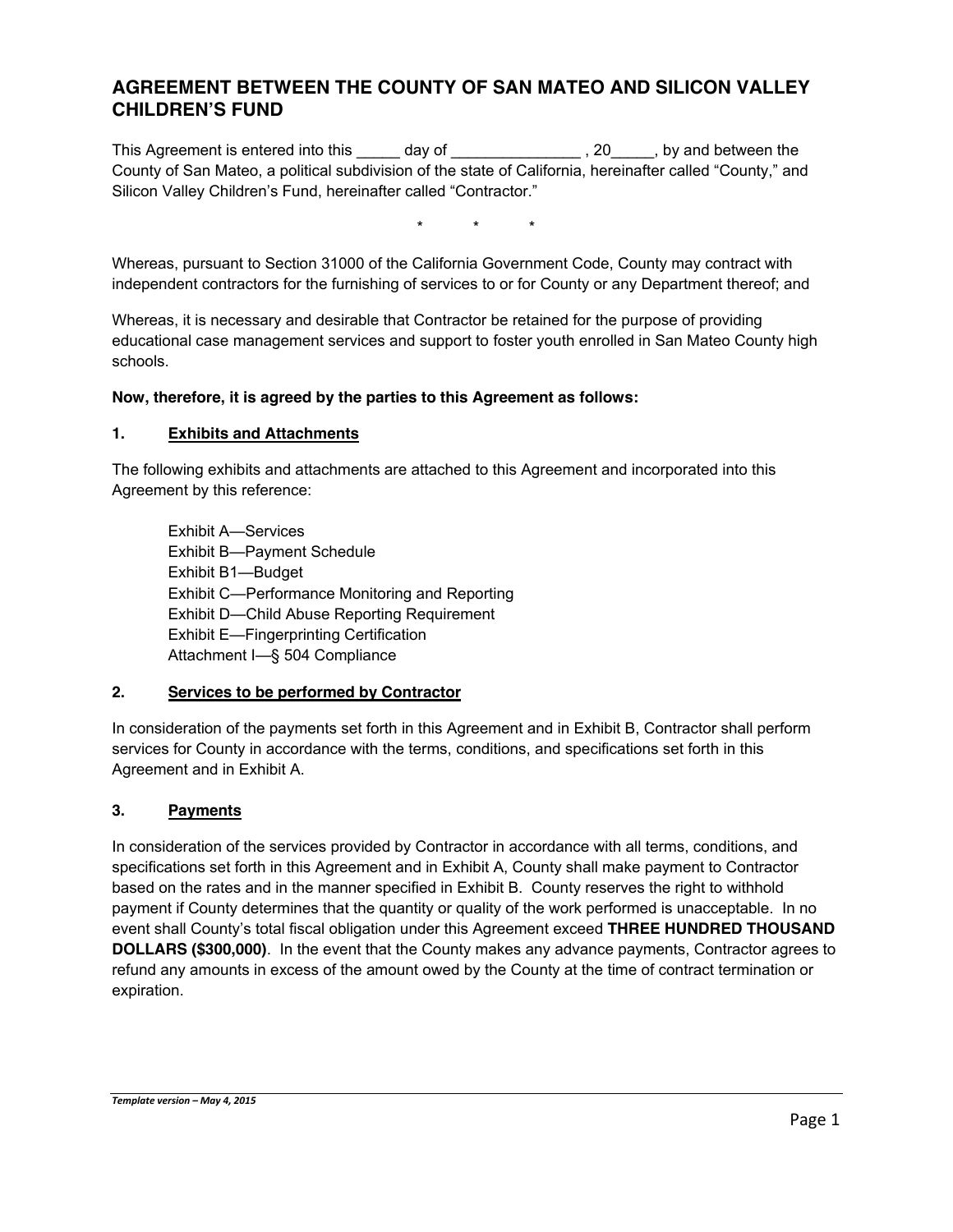#### **4. Term**

Subject to compliance with all terms and conditions, the term of this Agreement shall be from March 29, 2016, through June 30, 2017.

#### **5. Termination; Availability of Funds**

This Agreement may be terminated by Contractor or by the Director of the Human Services or her designee at any time without a requirement of good cause upon thirty (30) days' advance written notice to the other party. Contractor shall be entitled to receive payment for work/services provided prior to termination of the Agreement. Such payment shall be that prorated portion of the full payment determined by comparing the work/services actually completed to the work/services required by the Agreement, provided that Contractor will not be required to return any pre-paid payments.

County may terminate this Agreement or a portion of the services referenced in the Attachments and Exhibits based upon the unavailability of Federal, State, or County funds by providing written notice to Contractor as soon as is reasonably possible after County learns of said unavailability of outside funding.

#### **6. Contract Materials**

All finished or unfinished documents, data, studies, maps, photographs, reports, and other written materials (collectively referred to as "Contract Materials") prepared by Contractor under this Agreement shall be and remain shared property of County and Contractor and both parties (County and Contractor) hereby grant each other a non-exclusive, perpetual, royalty-free, non-transferable license to use, reproduce, and distribute such Contract Materials solely for its internal business and administrative purposes. Upon termination, either party (County or Contractor) may make and retain a copy of such Contract Materials if permitted by law.

#### **7. Relationship of Parties**

Contractor agrees and understands that the work/services performed under this Agreement are performed as an independent contractor and not as an employee of County and that neither Contractor nor its employees acquire any of the rights, privileges, powers, or advantages of County employees.

#### **8. Hold Harmless**

#### **a. General Hold Harmless**

Contractor shall defend and indemnify County and its officers, agents, employees, and servants from all claims, suits, or actions of every name, kind, and description brought for, or on account of, any of the following:

(A) injuries to or death of any person, including Contractor or its employees/officers/agents, resulting from Contractor's or its employees/officers/agents' gross negligence or willful misconduct;

(B) damage to any property of any kind whatsoever and to whomsoever belonging caused by Contractor or its employees/officers/agents; or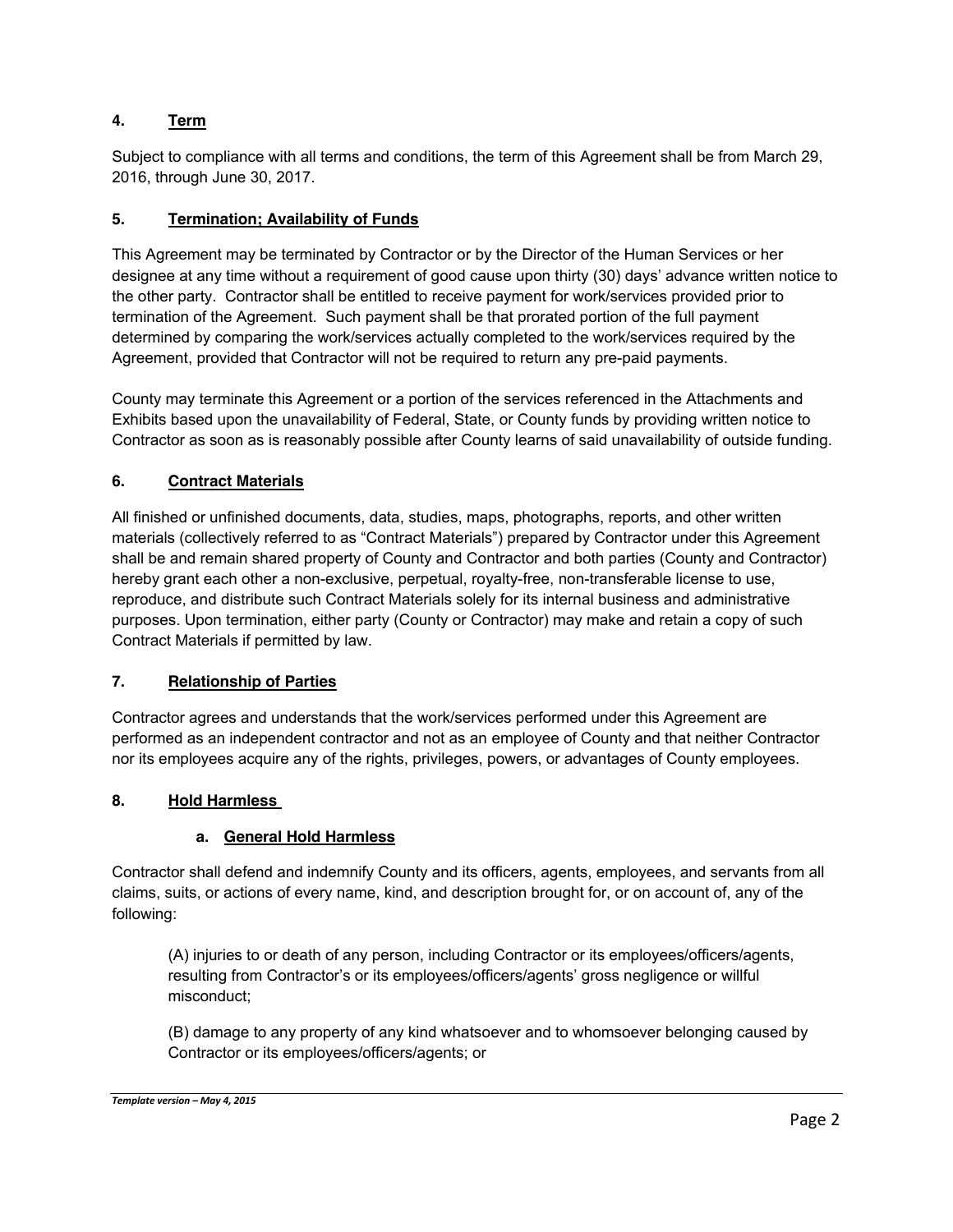(C) any sanctions, penalties, or claims of damages resulting from Contractor's failure to comply, if applicable, with the requirements set forth in the Health Insurance Portability and Accountability Act of 1996 (HIPAA) and all Federal regulations promulgated thereunder, as amended.

However, Contractor's duty to defend and indemnify under this Section shall not apply to injuries or damage for which County has been found in a court of competent jurisdiction to be liable by reason of its own negligence or willful misconduct.

### **9. Assignability and Subcontracting**

Contractor shall not assign this Agreement or any portion of it to a third party or subcontract with a third party to provide services required by Contractor under this Agreement without the prior written consent of County under this Agreement. Any such assignment or subcontract without County's prior written consent shall give County the right to automatically and immediately terminate this Agreement without penalty or advance notice.

### **10. Payment of Permits/Licenses**

Contractor bears responsibility to obtain any license, permit, or approval required from any agency for work/services to be performed under this Agreement at Contractor's own expense prior to commencement of said work/services, other than any such licenses, permits or approvals required to provide the services at locations other than Contractor's facilities, such as public schools and public libraries, which County shall procure at its own expense if necessary. Failure to do so will result in forfeit of any right to compensation under this Agreement.

#### **11. Insurance**

#### **a. General Requirements**

Contractor shall not commence work or be required to commence work under this Agreement unless and until all insurance required under this Section have been obtained and such insurance has been approved by County's Risk Management, and Contractor shall use diligence to obtain such insurance and to obtain such approval. Contractor shall furnish County with certificates of insurance evidencing the required coverage, and there shall be a specific contractual liability endorsement extending Contractor's coverage to include the contractual liability assumed by Contractor pursuant to this Agreement. These certificates shall specify or be endorsed to provide that thirty (30) days' notice must be given, in writing, to County of any pending change in the limits of liability or of any cancellation of the policy.

#### **b. Workers' Compensation and Employer's Liability Insurance**

Contractor shall have in effect during the entire term of this Agreement workers' compensation and employer's liability insurance providing full statutory coverage. In signing this Agreement, Contractor certifies, as required by Section 1861 of the California Labor Code, that (a) it is aware of the provisions of Section 3700 of the California Labor Code, which require every employer to be insured against liability for workers' compensation or to undertake self-insurance in accordance with the provisions of the Labor Code, and (b) it will comply with such provisions before commencing the performance of work under this Agreement.

#### **c. Liability Insurance**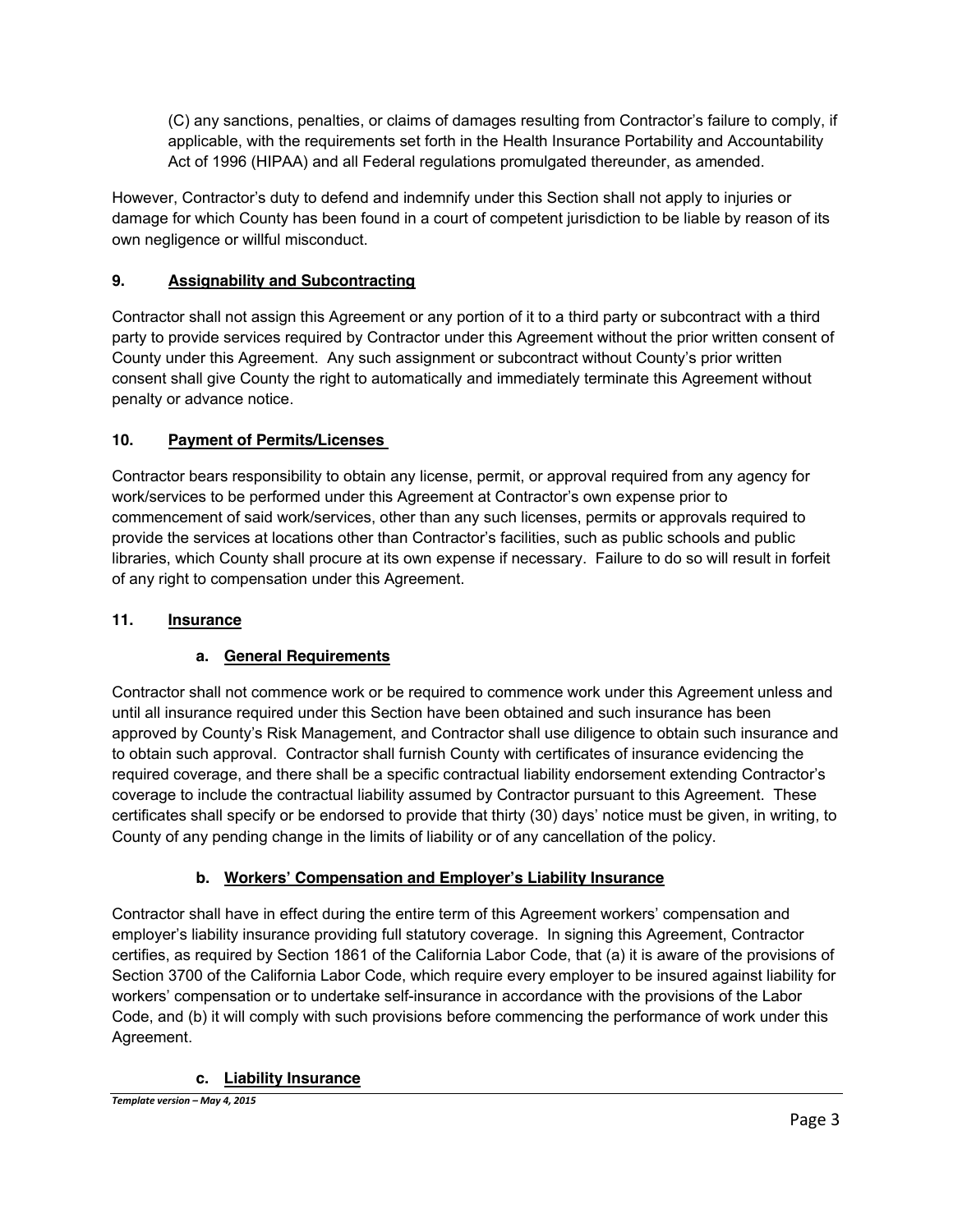Contractor shall take out and maintain during the term of this Agreement such bodily injury liability and property damage liability insurance from any and all claims for damages for bodily injury, including accidental death, as well as any and all claims for property damage which may arise from Contractor's operations under this Agreement, whether such operations be by Contractor, any subcontractor, anyone directly or indirectly employed by either of them, or an agent of either of them. Such insurance shall be combined single limit bodily injury and property damage for each occurrence and shall not be less than the amounts specified below:

| <b>Comprehensive General Liability</b><br>⊠                  | \$1,000,000 |
|--------------------------------------------------------------|-------------|
| (Applies to all agreements)                                  |             |
| Motor Vehicle Liability Insurance<br>⊠                       | \$1,000,000 |
| (To be checked if motor vehicle used in performing services) |             |
| <b>Professional Liability</b>                                | \$1,000,000 |
| (To be checked if Contractor is a licensed professional)     |             |

County and its officers, agents, employees, and servants shall be named as additional insured on any such policies of insurance, which shall also contain a provision that (a) the insurance afforded thereby to County and its officers, agents, employees, and servants shall be primary insurance to the full limits of liability of the policy and (b) if the County or its officers, agents, employees, and servants have other insurance against the loss covered by such a policy, such other insurance shall be excess insurance only.

In the event of the breach of any provision of this Section, or in the event any notice is received by County which indicates any required insurance coverage will be diminished or canceled, County, at its option, may, notwithstanding any other provision of this Agreement to the contrary, immediately declare a material breach of this Agreement and suspend all further work and payment for further services pursuant to this Agreement.

### **12. Compliance With Laws**

All services to be performed by Contractor pursuant to this Agreement shall be performed in accordance with all applicable Federal, State, County, and municipal laws, ordinances, and regulations, including, to the extent such laws apply to Contractor, the Health Insurance Portability and Accountability Act of 1996 (HIPAA) and the Federal Regulations promulgated thereunder, as amended (if applicable), the Business Associate requirements set forth in Attachment H (if attached), the Americans with Disabilities Act of 1990, as amended, and Section 504 of the Rehabilitation Act of 1973, which prohibits discrimination on the basis of disability in programs and activities receiving any Federal or County financial assistance. Such services shall also be performed in accordance with all applicable ordinances and regulations, including but not limited to any applicable licensure, certification regulations, provisions pertaining to confidentiality of records, and applicable quality assurance regulations. In the event of a conflict between the terms of this Agreement and any applicable State, Federal, County, or municipal law or regulation, the requirements of the applicable law or regulation will take precedence over the requirements set forth in this Agreement.

Further, Contractor certifies that it and all of its subcontractors will adhere to all applicable provisions of Chapter 4.106 of the San Mateo County Ordinance Code, which regulates the use of disposable food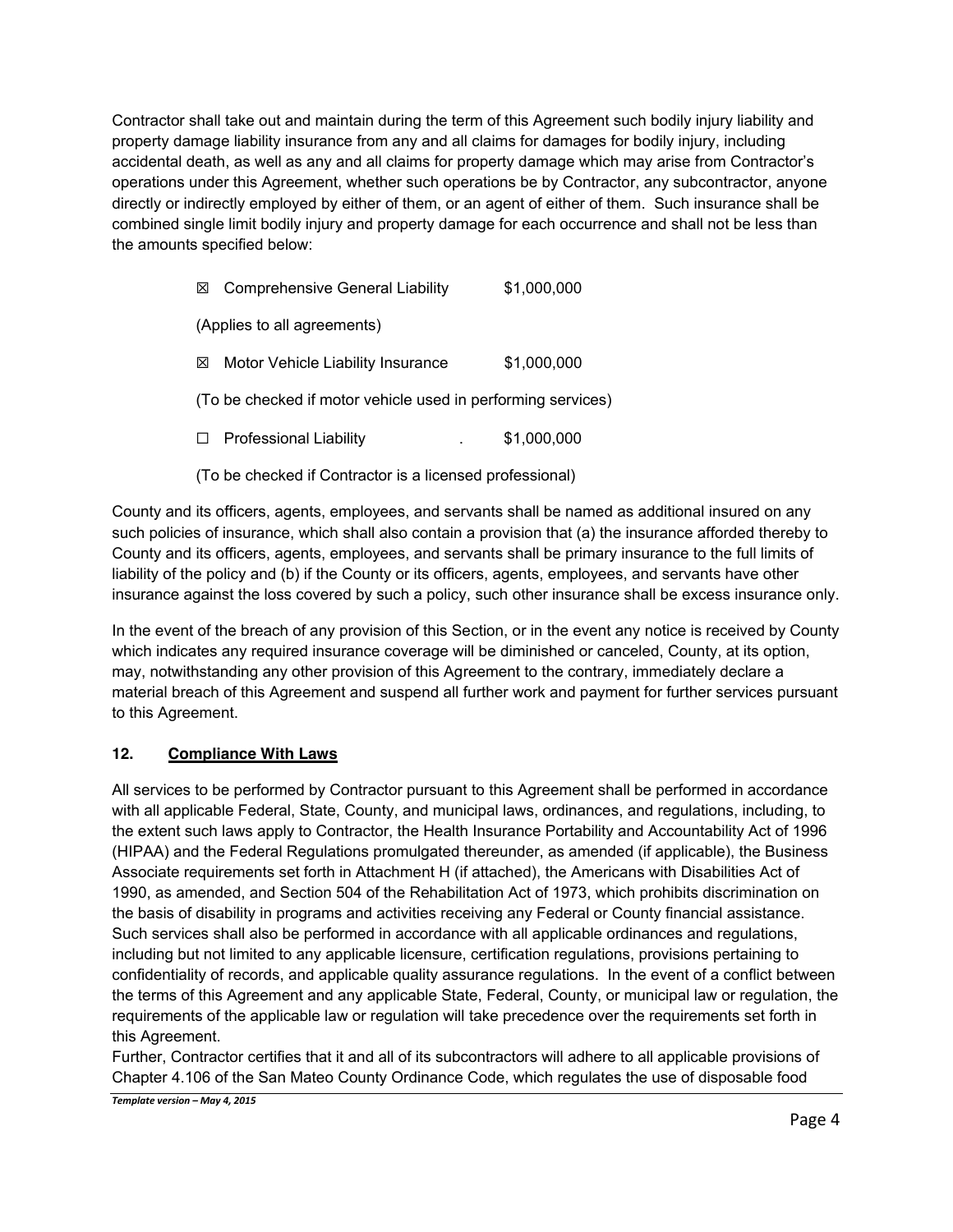service ware. Accordingly, Contractor shall not use any non-recyclable plastic disposable food service ware when providing prepared food on property owned or leased by the County and instead shall use biodegradable, compostable, reusable, or recyclable plastic food service ware on property owned or leased by the County.

Contractor will timely and accurately complete, sign, and submit all reasonably necessary documentation of compliance upon request by County.

#### **13. Non-Discrimination and Other Requirements**

#### **a. General Non-discrimination**

No person shall be denied any services provided pursuant to this Agreement (except as limited by the scope of services) on the grounds of race, color, national origin, ancestry, age, disability (physical or mental), sex, sexual orientation, gender identity, marital or domestic partner status, religion, political beliefs or affiliation, familial or parental status (including pregnancy), medical condition (cancer-related), military service, or genetic information.

### **b. Equal Employment Opportunity**

Contractor shall ensure equal employment opportunity based on objective standards of recruitment, classification, selection, promotion, compensation, performance evaluation, and management relations for all employees under this Agreement. Contractor's equal employment policies shall be made available to County upon request.

#### **c. Section 504 of the Rehabilitation Act of 1973**

Contractor shall comply with Section 504 of the Rehabilitation Act of 1973, as amended, which provides that no otherwise qualified individual with a disability shall, solely by reason of a disability, be excluded from the participation in, be denied the benefits of, or be subjected to discrimination in the performance of any services this Agreement. This Section applies only to contractors who are providing services to members of the public under this Agreement.

#### **d. Compliance with County's Equal Benefits Ordinance**

With respect to the provision of benefits to its employees, Contractor shall comply with Chapter 2.84 of the County Ordinance Code, which prohibits contractors from discriminating in the provision of employee benefits between an employee with a domestic partner and an employee with a spouse. In order to meet the requirements of Chapter 2.84, Contractor must certify which of the following statements is/are accurate:

- X Contractor complies with Chapter 2.84 by offering the same benefits to its employees with spouses and its employees with domestic partners.
- $\Box$  Contractor complies with Chapter 2.84 by offering, in the case where the same benefits are not offered to its employees with spouses and its employees with domestic partners, a cash payment to an employee with a domestic partner that is equal to Contractor's cost of providing the benefit to an employee with a spouse.
- $\Box$  Contractor is exempt from having to comply with Chapter 2.84 because it has no employees or does not provide benefits to employees' spouses.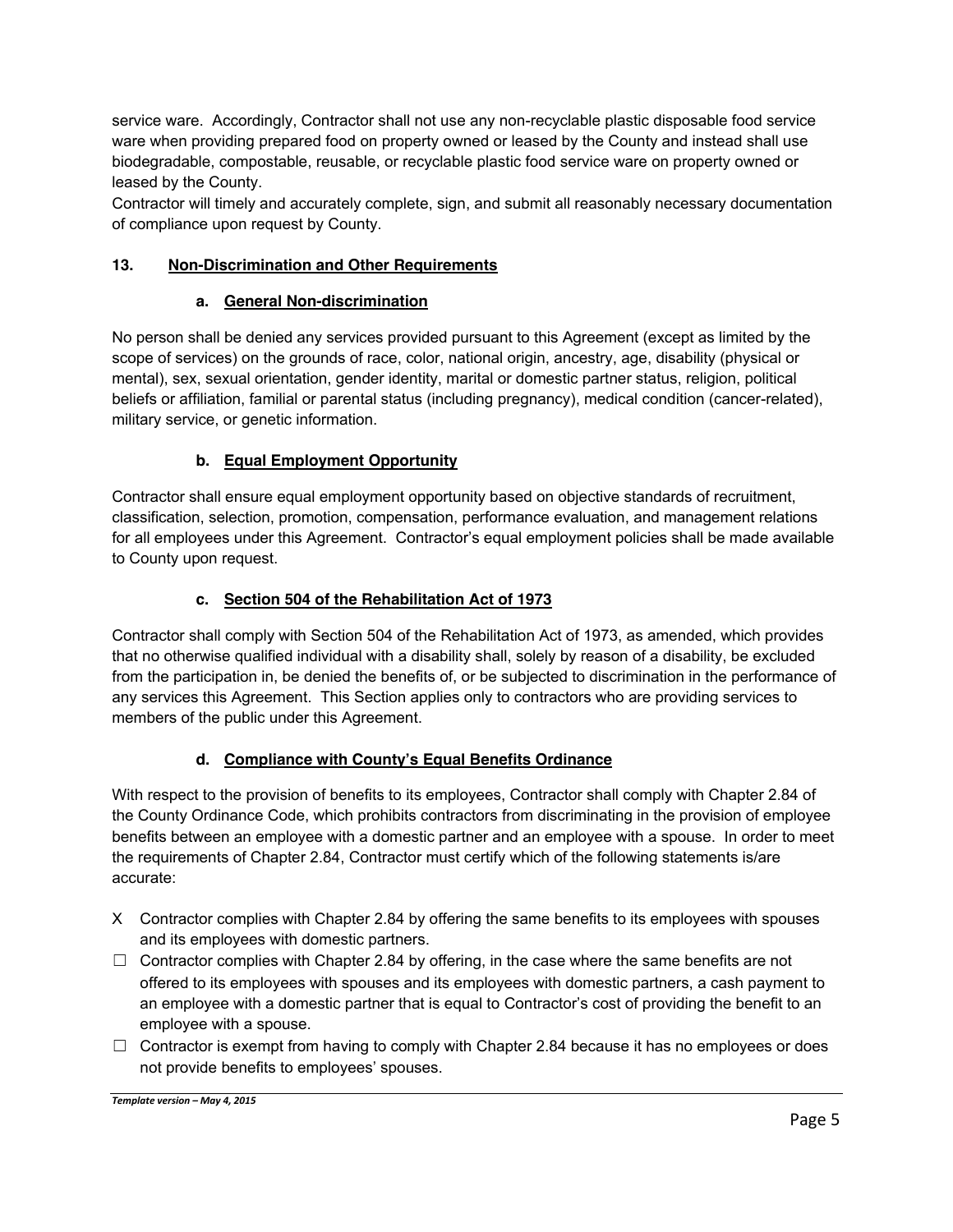$\Box$  Contractor does not comply with Chapter 2.84, and a waiver must be sought.

### **e. Discrimination Against Individuals with Disabilities**

The nondiscrimination requirements of 41 C.F.R. 60-741.5(a) are incorporated into this Agreement as if fully set forth here, and Contractor and any subcontractor shall abide by the requirements of 41 C.F.R. 60–741.5(a). This regulation prohibits discrimination against qualified individuals on the basis of disability and requires affirmative action by covered prime contractors and subcontractors to employ and advance in employment qualified individuals with disabilities.

### **f. History of Discrimination**

Contractor must check one of the two following options, and by executing this Agreement, Contractor certifies that the option selected is accurate:

- ; No finding of discrimination has been issued in the past 365 days against Contractor by the Equal Employment Opportunity Commission, Fair Employment and Housing Commission, or any other investigative entity.
- $\Box$  Finding(s) of discrimination have been issued against Contractor within the past 365 days by the Equal Employment Opportunity Commission, Fair Employment and Housing Commission, or other investigative entity. If this box is checked, Contractor shall provide County with a written explanation of the outcome(s) or remedy for the discrimination.

### **g. Reporting; Violation of Non-discrimination Provisions**

Contractor shall report to the County Manager the filing in any court or with any administrative agency of any third party complaint or allegation of discrimination by Contractor on any of the bases prohibited by this Section of the Agreement or Section 12, above. Such duty shall include reporting of the filing of any and all charges against Contractor with the Equal Employment Opportunity Commission, the Fair Employment and Housing Commission, or any other entity charged with the investigation or adjudication of allegations covered by this subsection within 30 days of such filing, provided that within such 30 days such entity has not notified Contractor that such charges are dismissed or otherwise unfounded. Such notification shall include a general description of the circumstances involved and a general description of the kind of discrimination alleged (for example, gender-, sexual orientation-, religion-, or race-based discrimination).

Violation of the non-discrimination provisions of this Agreement shall be considered a breach of this Agreement and may subject the Contractor to penalties, to be determined by the County Manager in accordance with applicable law. To effectuate the provisions of this Section, the County Manager shall have the authority to offset all or any portion of the amount described in this Section against amounts due to Contractor under this Agreement or any other agreement between Contractor and County.

#### **14. Compliance with County Employee Jury Service Ordinance**

Contractor shall comply with Chapter 2.85 of the County's Ordinance Code, which states that Contractor shall have and adhere to a written policy providing that its employees, to the extent they are full-time employees and live in San Mateo County, shall receive from the Contractor, on an annual basis, no fewer than five days of regular pay for jury service in San Mateo County, with jury pay being provided only for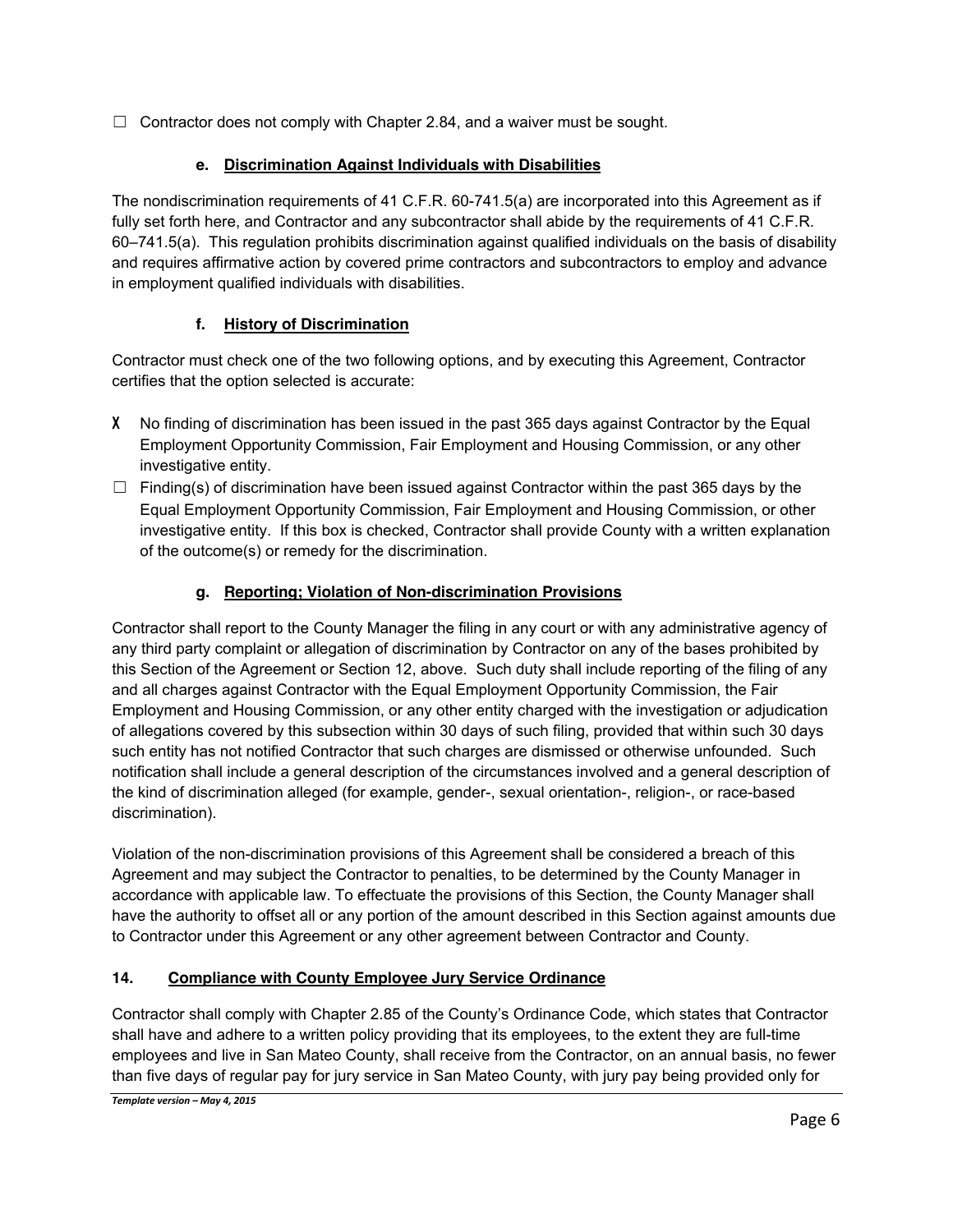each day of actual jury service. The policy may provide that such employees deposit any fees received for such jury service with Contractor or that the Contractor may deduct from an employee's regular pay the fees received for jury service in San Mateo County. By signing this Agreement, Contractor certifies that it has and adheres to a policy consistent with Chapter 2.85. For purposes of this Section, if Contractor has no employees in San Mateo County, it is sufficient for Contractor to provide the following written statement to County: "For purposes of San Mateo County's jury service ordinance, Contractor certifies that it has no full-time employees who live in San Mateo County. To the extent that it hires any such employees during the term of its Agreement with San Mateo County, Contractor shall adopt a policy that complies with Chapter 2.85 of the County's Ordinance Code." The requirements of Chapter 2.85 do not apply if this Agreement's total value listed Section 3, above, is less than one-hundred thousand dollars (\$100,000), but Contractor acknowledges that Chapter 2.85's requirements will apply if this Agreement is amended such that its total value meets or exceeds that threshold amount.

### **15. Retention of Records; Right to Monitor and Audit**

(a) Contractor shall maintain all required records relating to services provided under this Agreement for three (3) years after County makes final payment and all other pending matters are closed, and Contractor shall be subject to the examination and/or audit by County, a Federal grantor agency, and the State of California.

(b) Contractor shall comply with all applicable program and fiscal reporting requirements set forth by applicable Federal, State, and local agencies and as required by County.

(c) Contractor agrees upon reasonable notice to provide to County, to any Federal or State department having monitoring or review authority, to County's authorized representative, and/or to any of their respective audit agencies access to and the right to examine all records and documents necessary to determine compliance with any applicable Federal, State, and local statutes, rules, and regulations, to determine compliance with this Agreement, and to evaluate the quality, appropriateness, and timeliness of services performed.

#### **16. Merger Clause; Amendments**

This Agreement, including the Exhibits and Attachments attached to this Agreement and incorporated by reference, constitutes the sole Agreement of the parties to this Agreement and correctly states the rights, duties, and obligations of each party as of this document's date. In the event that any term, condition, provision, requirement, or specification set forth in the body of this Agreement conflicts with or is inconsistent with any term, condition, provision, requirement, or specification in any Exhibit and/or Attachment to this Agreement, the provisions of the body of the Agreement shall prevail. Any prior agreement, promises, negotiations, or representations between the parties not expressly stated in this document are not binding. All subsequent modifications or amendments shall be in writing and signed by the parties.

### **17. Controlling Law; Venue**

The validity of this Agreement and of its terms, the rights and duties of the parties under this Agreement, the interpretation of this Agreement, the performance of this Agreement, and any other dispute of any nature arising out of this Agreement shall be governed by the laws of the State of California without regard to its choice of law or conflict of law rules. Any dispute arising out of this Agreement shall be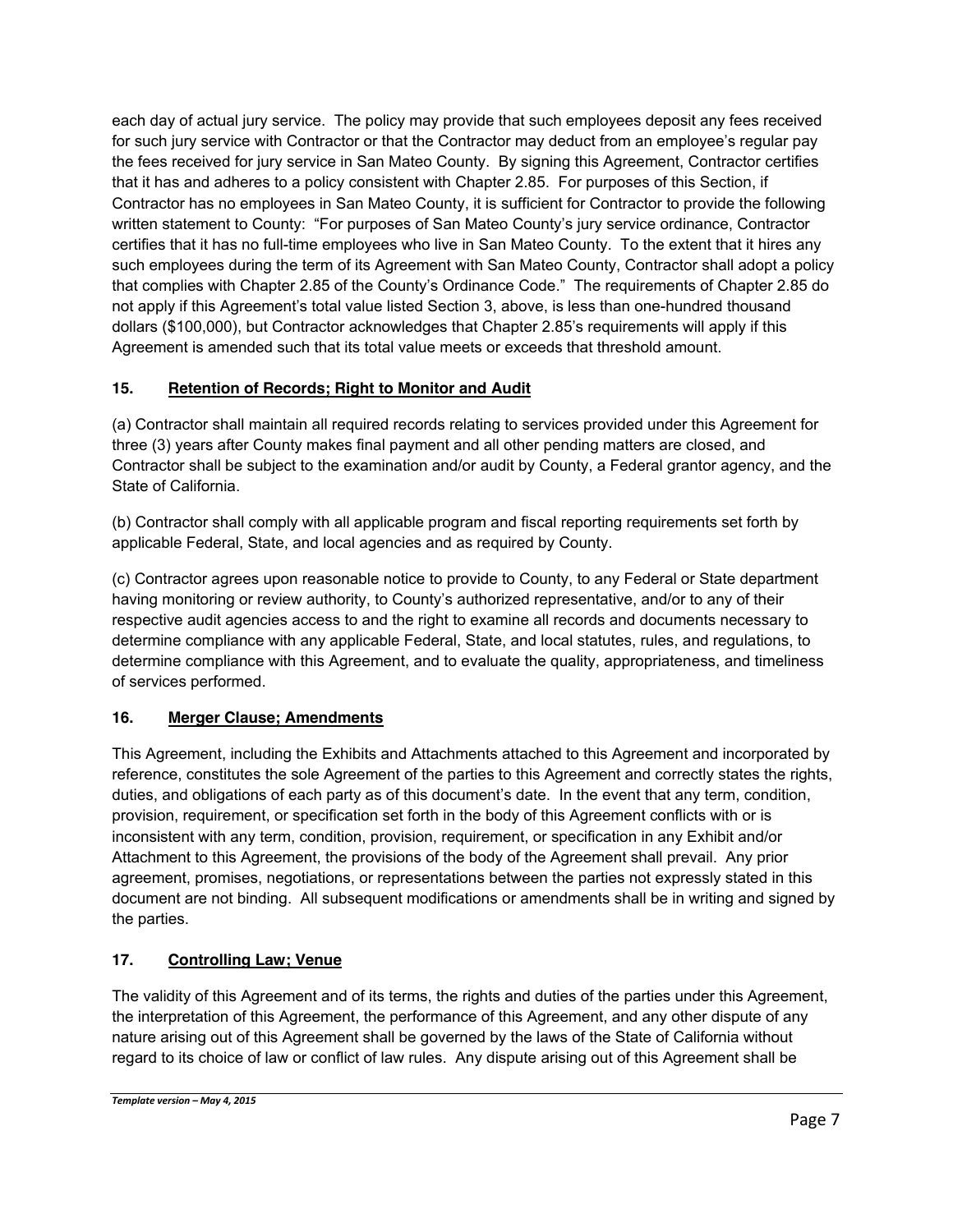venued either in the San Mateo County Superior Court or in the United States District Court for the Northern District of California.

#### **18. Notices**

Any notice, request, demand, or other communication required or permitted under this Agreement shall be deemed to be properly given when both: (1) transmitted via facsimile to the telephone number listed below or transmitted via email to the email address listed below; and (2) sent to the physical address listed below by either being deposited in the United States mail, postage prepaid, or deposited for overnight delivery, charges prepaid, with an established overnight courier that provides a tracking number showing confirmation of receipt.

| In the case of County, to: |                                                      |
|----------------------------|------------------------------------------------------|
| Name/Title:                | Loc Nguyen, Director of Children and Family Services |
| Address:                   | 1 Davis Drive, Belmont, CA 94002                     |
| Telephone:                 | 650-802-3390                                         |
| Facsimile:                 | 650-598-9785                                         |
| Email:                     | Ihnguyen@smcgov.org                                  |
|                            |                                                      |

In the case of Contractor, to:

| Name/Title: | Elise Cutini, Executive Director                |
|-------------|-------------------------------------------------|
| Address:    | Silicon Valley Children's Fund                  |
|             | 1871 The Alameda, Suite 335, San Jose, CA 95126 |
| Telephone:  | 408-484-6210                                    |
| Facsimile:  | 408-350-1892                                    |
| Email:      | Elise.Cutini@svcf.org                           |
|             |                                                 |

#### **19. Electronic Signature**

If both County and Contractor wish to permit this Agreement and future documents relating to this Agreement to be digitally signed in accordance with California law and County's Electronic Signature Administrative Memo, both boxes below must be checked. Any party that agrees to allow digital signature of this Agreement may revoke such agreement at any time in relation to all future documents by providing notice pursuant to this Agreement.

For County:  $\boxtimes$  If this box is checked by County, County consents to the use of electronic signatures in relation to this Agreement.

For Contractor:  $\boxtimes$  If this box is checked by Contractor, Contractor consents to the use of electronic signatures in relation to this Agreement.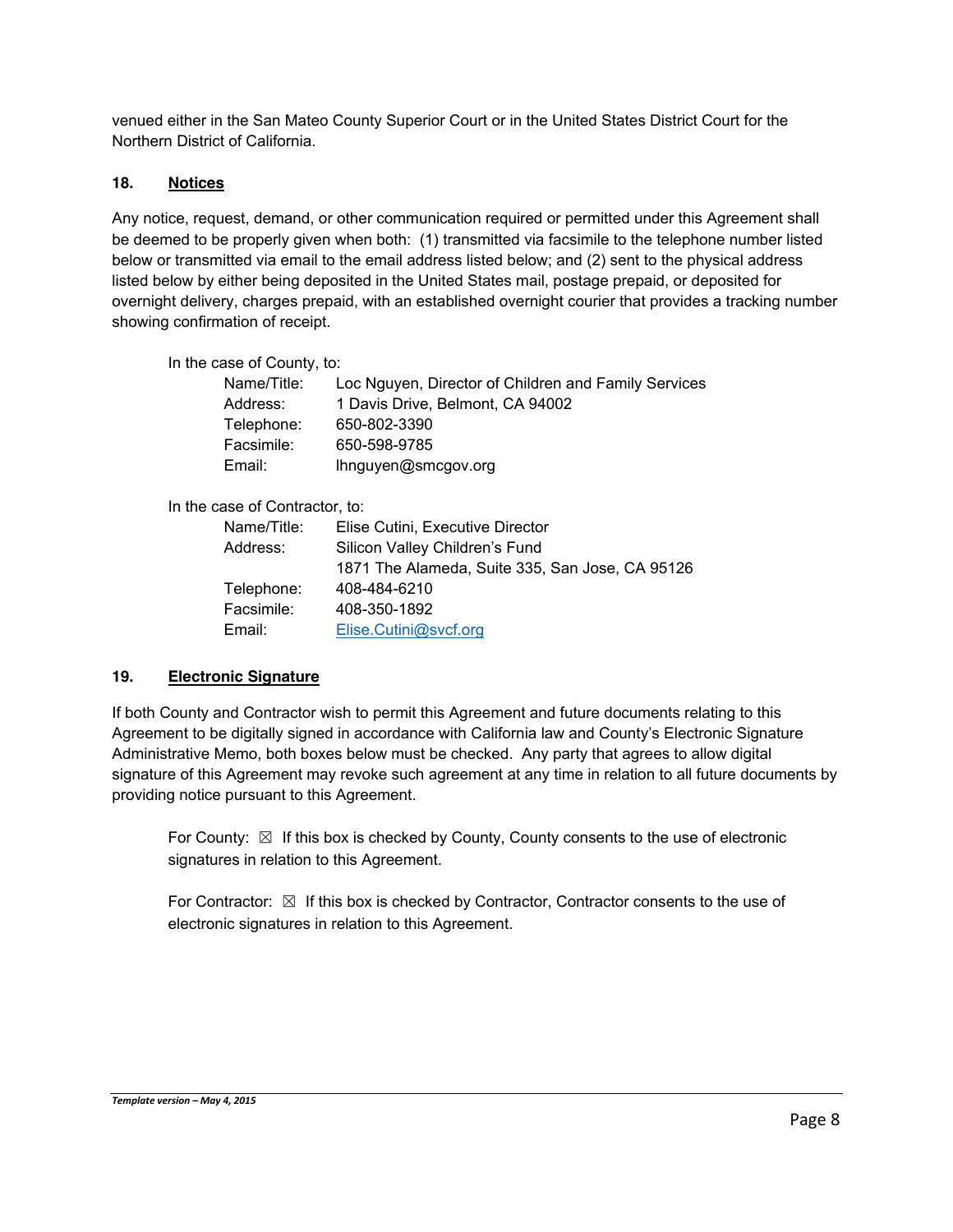\* \* \*

In witness of and in agreement with this Agreement's terms, the parties, by their duly authorized representatives, affix their respective signatures:

COUNTY OF SAN MATEO

 $\mathsf{By:}\quad$ 

President, Board of Supervisors, San Mateo County

Date:\_\_\_\_\_\_\_\_\_\_\_\_\_\_\_\_\_\_\_\_\_\_\_\_\_\_\_\_\_\_\_\_\_\_\_\_\_\_\_\_\_\_

ATTEST:

By:\_\_\_\_\_\_\_\_\_\_\_\_\_\_\_\_\_\_\_\_\_\_\_\_\_\_\_\_\_\_\_\_\_\_\_\_\_\_\_\_\_\_\_

Clerk of Said Board

SILICON VALLEY CHILDREN'S FUND Elise Cutini, Executive Director



Digitally signed by Elise Cutini<br>DN: cn=Elise Cutini, o=Silicon Valley Children's

Contractor's Signature

Date:

 3/7/2016

*(April 1, 2015 CCC issued contract template version)* 

*Template version – May 4, 2015*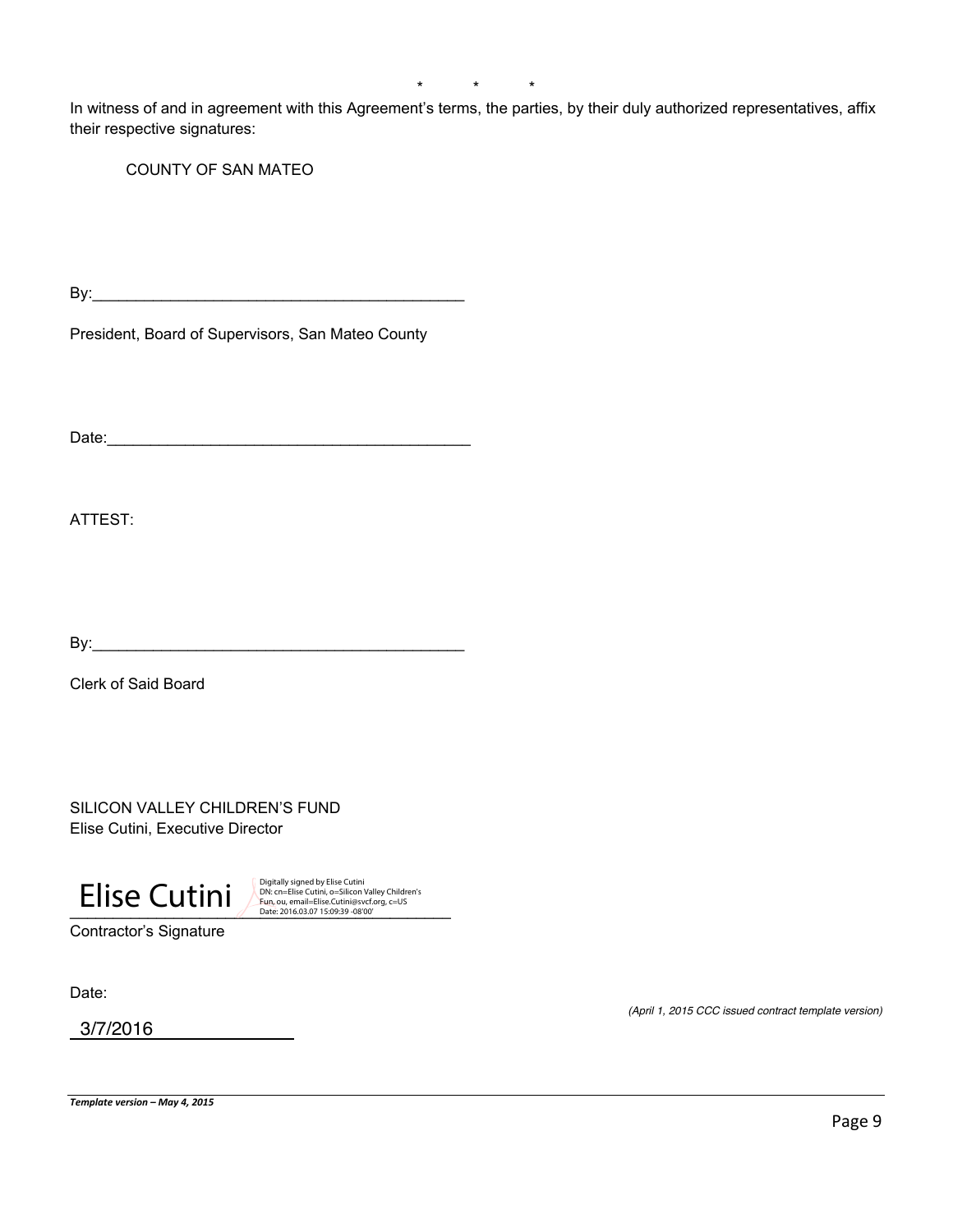# **Exhibit A**

### **Scope of Work Silicon Valley Children's Fund Foster Youth Education Services March 29, 2016 through June 30, 2017**

Silicon Valley Children's Fund (SVCF) will provide educational case management services through its Emerging Scholars program to foster youth enrolled in San Mateo County (SMC) high schools, referred by Children and Family Services (CFS).

# **I. Target Population:**

The target population for this Agreement will be foster youth enrolled in San Mateo County high schools, grades 9 – 12, referred to SVCF through CFS or its providers.

# **II. Location of Services:**

Services will be delivered countywide through field visits or in the SVCF offices (address to be determined) depending on the type of service and need of the youth (i.e., transportation, schedule, etc.).

### **III. Environment:**

The office environment will be "Foster Youth Friendly". This means that the space will be inviting and welcoming to the foster youth who may be sharing personal and sensitive information. Should there be group meetings, foster youth will be collocated with their peers.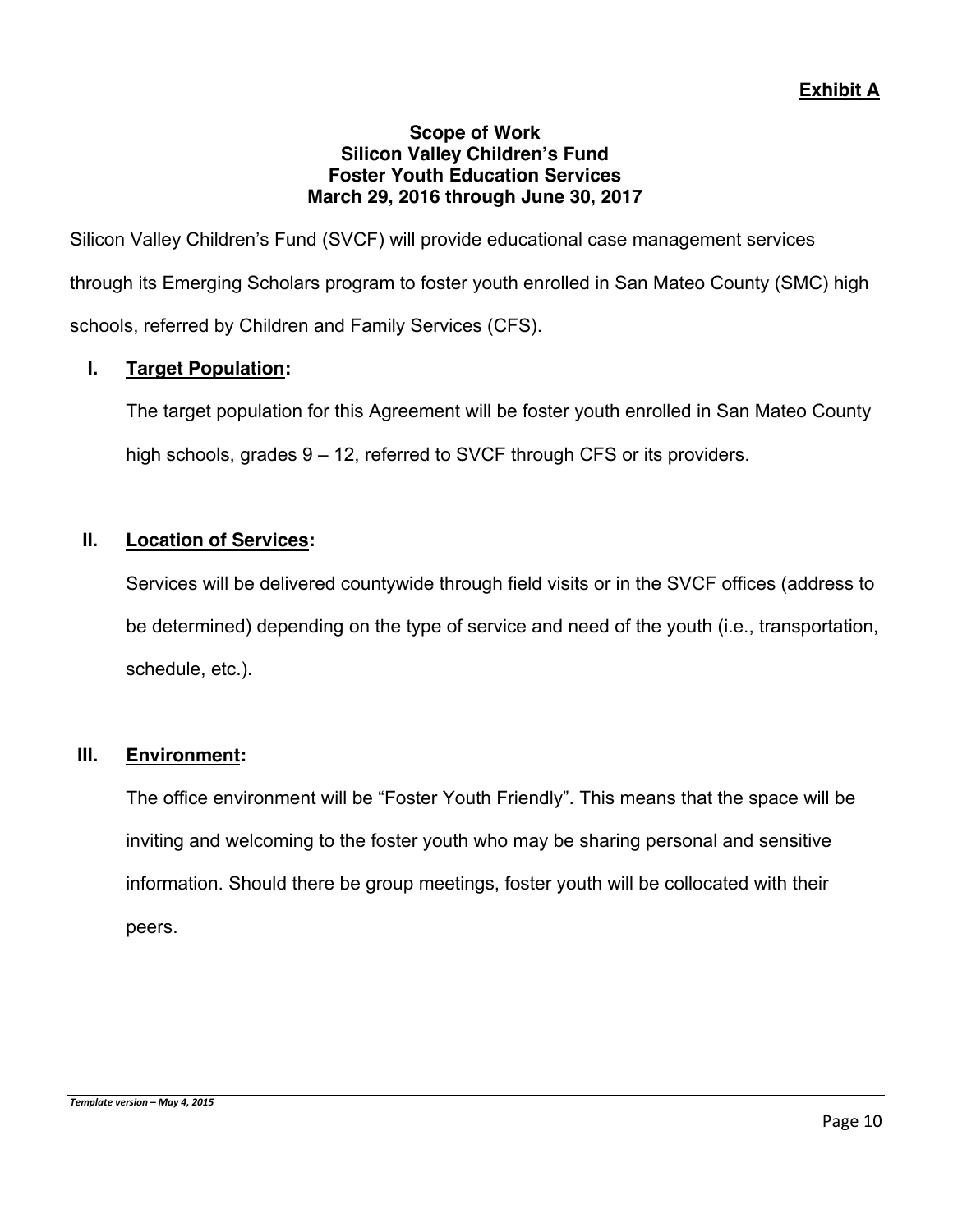### **IV. Hours of Services:**

Services will be delivered at times that are accessible to youth who are attending high school. Therefore, services may need to be delivered in the evening hours or on weekends**.** 

# **V. Trauma Informed Approach:**

SVCF and its staff/interns will be expected to utilize techniques and interventions based on a trauma-informed approach to service delivery.

### **VI. Service Delivery**

Services will be delivered through the Emerging Scholars program, which offers education coaching and advocacy. SVCF will ensure the following:

- a. At least 30 SMC high school foster youth in grades 9 through 12 (maximum of 50) will be provided services through the Emerging Scholars program.
- b. Foster youth will be in weekly contact with their Emerging Scholars coach (in person no less than every other week). Coaches will:
	- i. Establish positive rapport with the youth to encourage stronger academic performance;
	- ii. Request academic records (i.e., transcripts, class schedule, attendance and discipline records, Individualized Education Plans, etc.);
	- iii. Conduct academic records reviews to determine current level of performance, identify needs, and develop plans to address those identified needs;
	- iv. Ensure youth meet with their academic counselors to develop a high school graduation plan;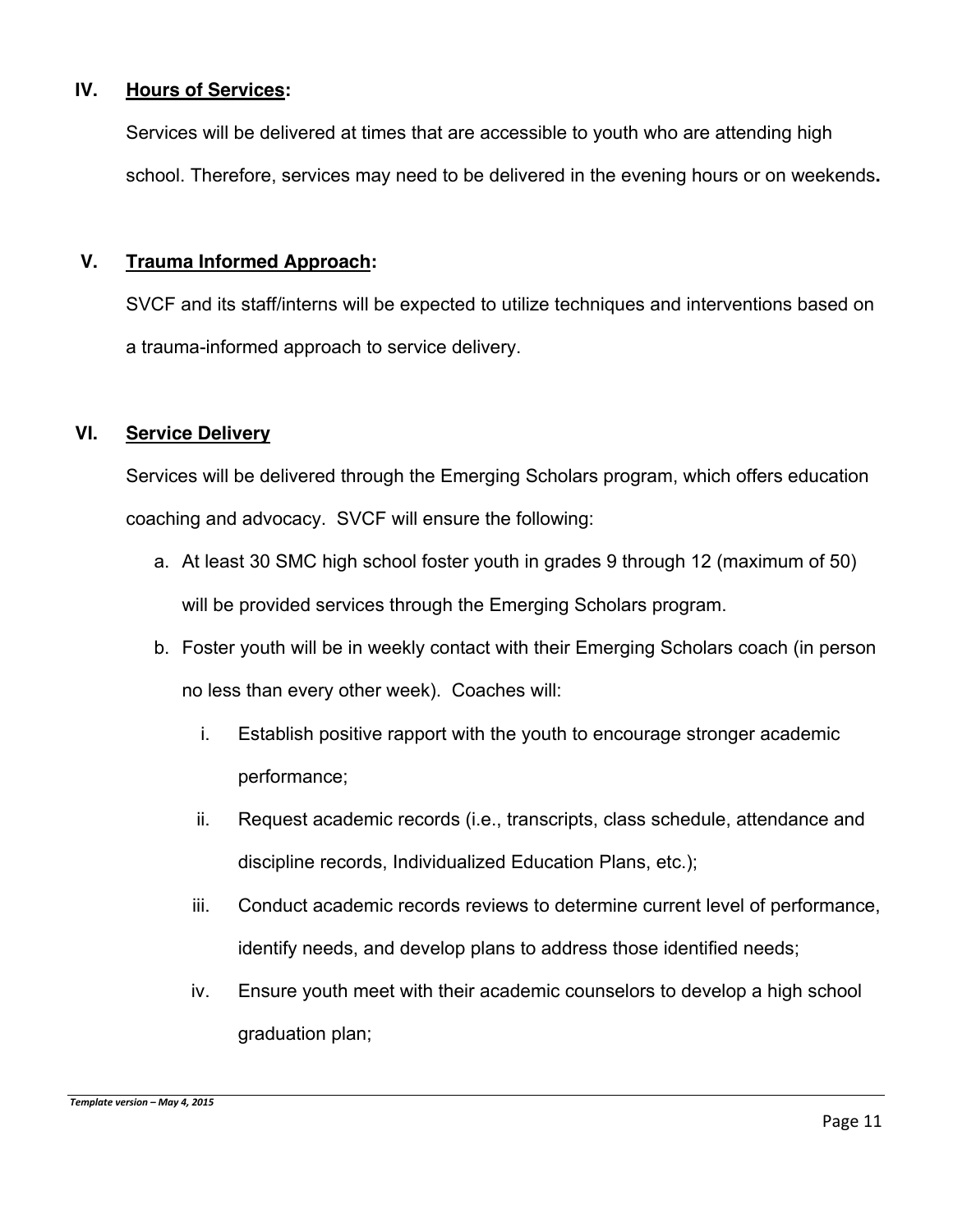- v. Track progress on plans, track school attendance through School Loop and other similar school/parent communication systems;
- vi. Track progress on units and GPA;
- vii. Help youth explore and identify a plan for career options by working with the youth to create an account on www.cacareerzone.org. On this website, the youth can take a self-assessment, do career research, and learn about lifestyle planning.
- viii. Help youth plan for post-secondary education though academic coaching and by taking youth on college tours in the Bay Area, twice a year, and other education related field trips;
- ix. Support  $12<sup>th</sup>$  graders with college matriculation steps including financial aid and college applications;
- x. Collaborate with care givers as indicated to ensure youths' academic progress.
- c. Coaches will communicate no less than once a month with the case carrying social worker to ensure collaboration on academic needs.
- d. Coaches will provide the case carrying social worker with a case summary at the end of each academic year.
- e. Enrichment workshops on topics such as financial aid, scholarship research and applications, and college applications will be offered and hosted by SVCF.
- f. The program director (a licensed clinician) will oversee staff and program implementation. The director will provide reports on the impact of Emerging Scholars in SMC.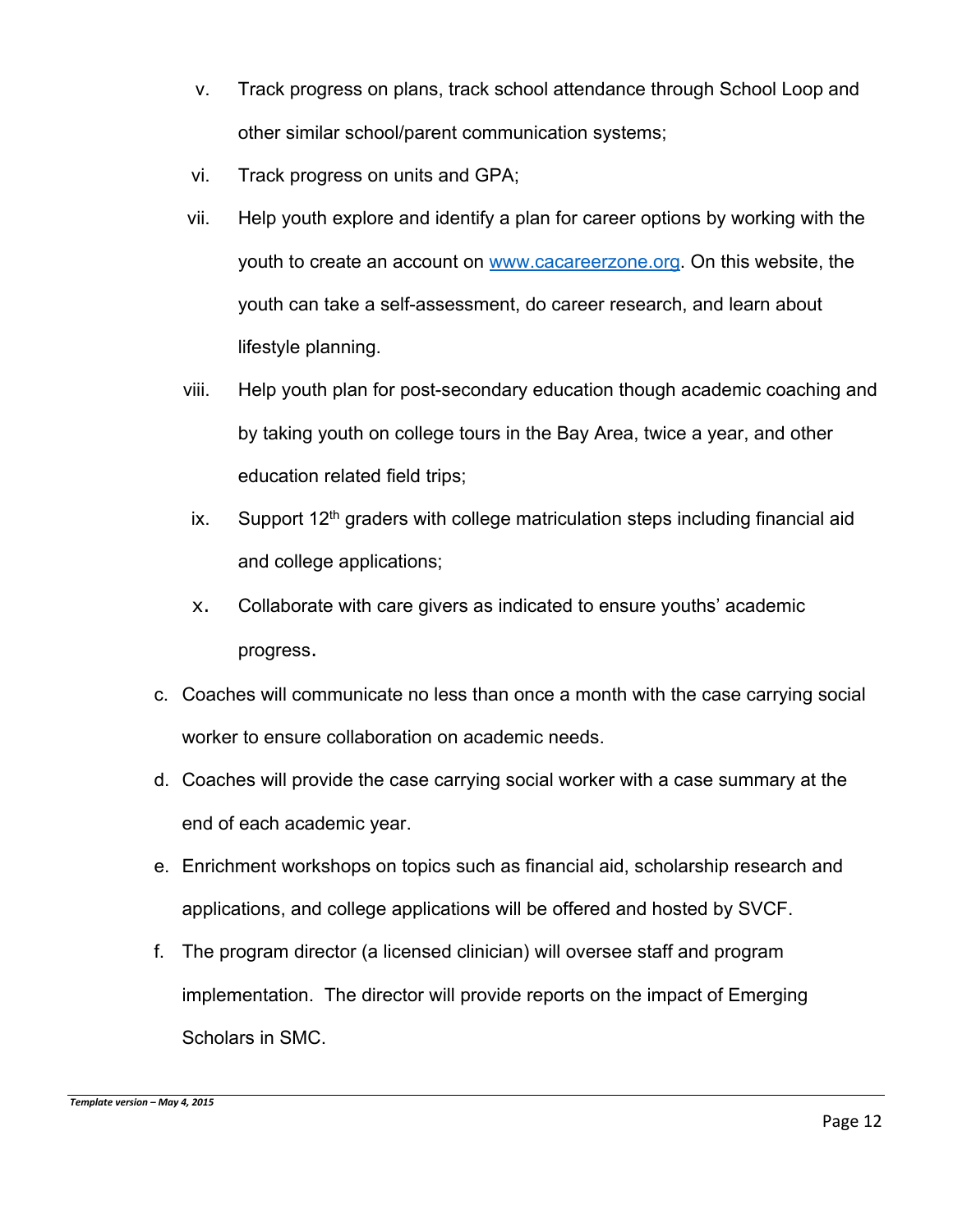# **VII. Staffing Model**

SVCF will dedicate current senior staff to successfully implement the expansion of the Emerging Scholars program to San Mateo County and will hire additional staff who specifically will be assigned to the expansion. The detailed breakdown of staffing will be as follows:

## a. Executive Director

- i. 0.3 FTE for March-June 2016. Following this period, the Executive Director will still be involved but to a lesser degree in hours.
- ii. The Director of High School Pathways reports directly to the ED.

# b. Director of High School Pathways

- i. 0.5 FTE for March-June 2016 and 0.2 FTE for July 2016-June 2017.
- ii. Youth Engagement Manager and the Data Analyst will report to this Director.
- iii. Beginning July 2016, one new SMC Emerging Scholars Coordinator/Field Instructor will report to this Director.
- c. Director of Philanthropy and Program Advancement
	- i. 0.35 FTE for March-June 2016. Following this period, the Director of Philanthropy and Program Advancement will still be involved but to a lesser degree in hours.
	- ii. This position will secure space and logistics, grant management and support Director of High School Pathways.

# d. Youth Engagement Manager

- i. 0.25 FTE for March-June 2016 and 0.10 FTE for July 2016-June 2017.
- ii. This position will support the development and implementation of the

trainings, events and workshops.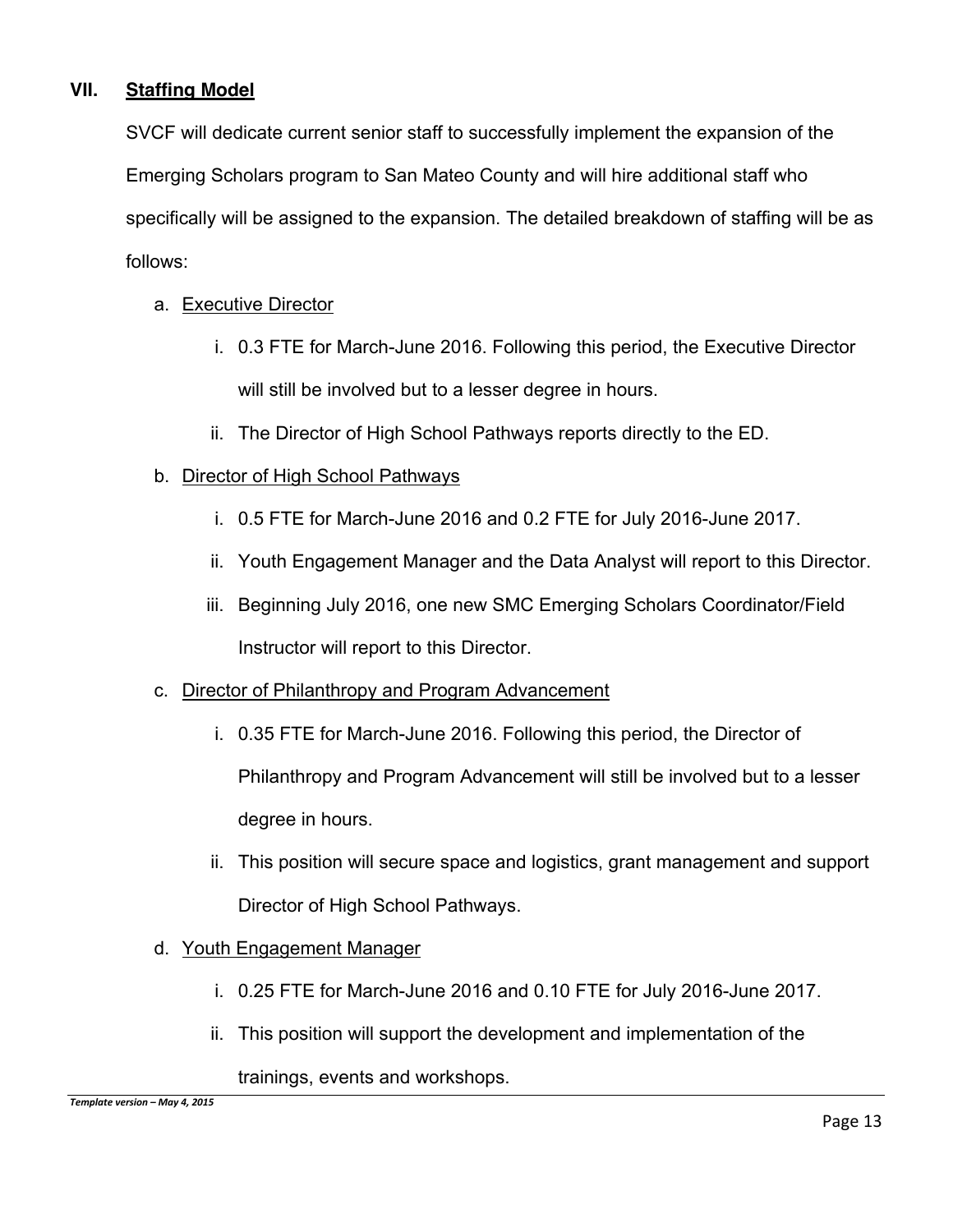### e. Data Analyst

- i. 0.5 FTE for March-June 2016 and 0.2 FTE for July 2016-June 2017
- ii. This position will define, analyze, and report program metrics.

# f. Coaches

- i. Beginning July 2016, two (2) full time Coaches will provide direct service to the youth in grades 10 to 12.
- ii. Beginning July 2016, two (2) social work interns will provide services for 9th graders.

# g. Field Supervisor

- i. SVCF will subcontract with one 0.3 FTE Field Supervisor
- ii. The Field Supervisor will provide supervision to the Coaches and interns.
- iii. This Field Instructor will be the main contact in the County for County staff and County designated services providers.

(This section left intentionally blank.)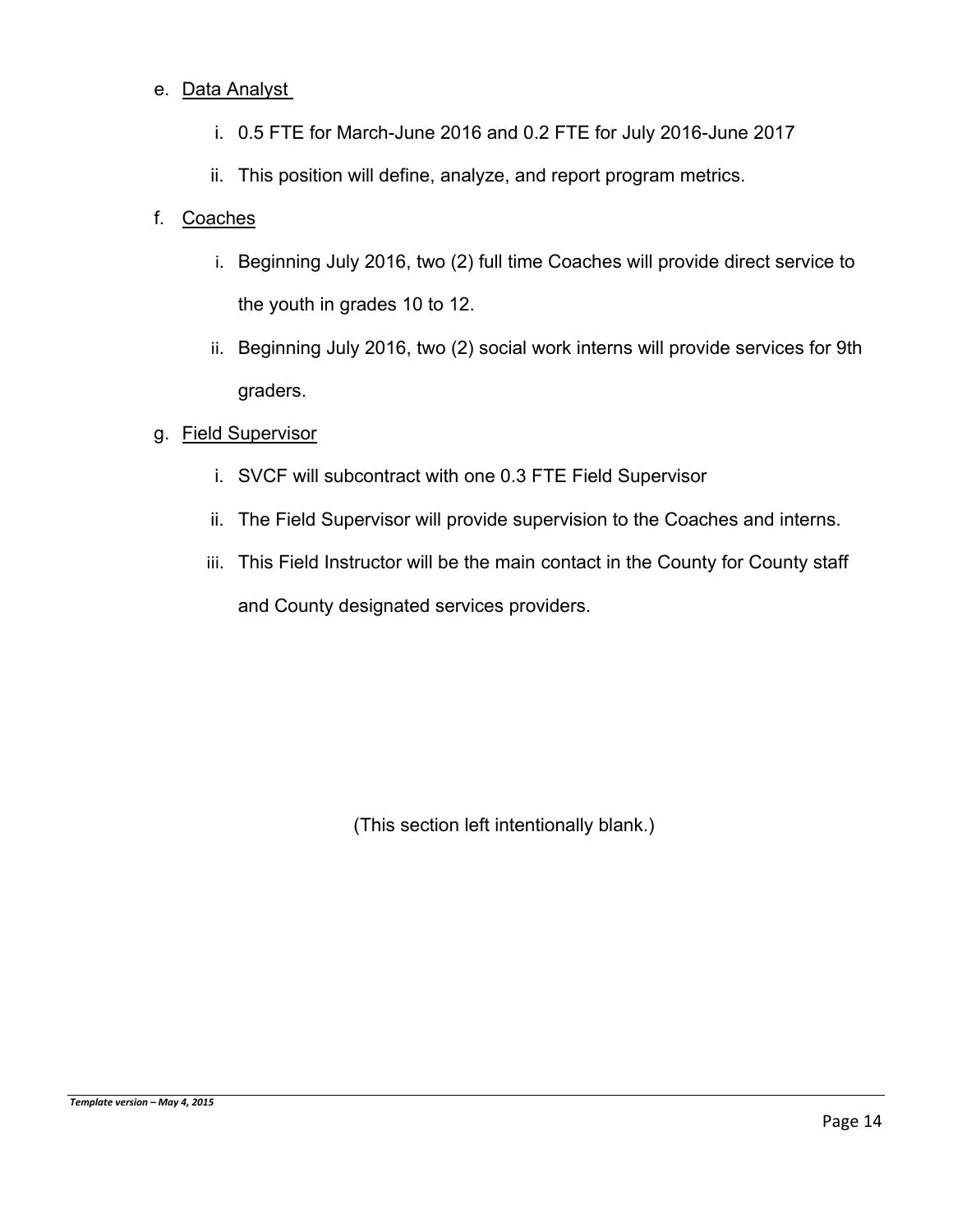# **VIII. \*Project Timeline**

### **March - June 2016**

### 1) Decision to proceed;

- 2) Establishment of working relationships between SVCF and CFS;
- 3) Secure office space in SMC;
- 4) Staff and Intern recruitment;
- 5) Introduction of the program to local high schools;
- 6) Beginning promoting program within CFS;
- 7) Hiring and training of Field Supervisor;
- 8) Planning for continuous evaluation process with reporting to CFS as delineated in contract.

### **August 2016**

- 9) Emerging Scholars Coach trainings;
- 10) Identification of participants;
- 11) Case assignments.

### **September 2016**

- 12) Beginning of work between Coaches and youth;
- 13) Beginning of regular supervision of Coaches by Field Supervisor.

#### **September 2016 – May 2017**

- 14) Weekly coaching contacts with youth
- 15) Academic advocacy;
- 16) Scholarship and Financial Aid research and applications;
- 17) Exploration of summer plans;
- 18) Continuous evaluation process with reporting to CFS as delineated in contract.

# **June 2017**

19) End of year program evaluation.

\*County may adjust timeline to meet the goals of this project.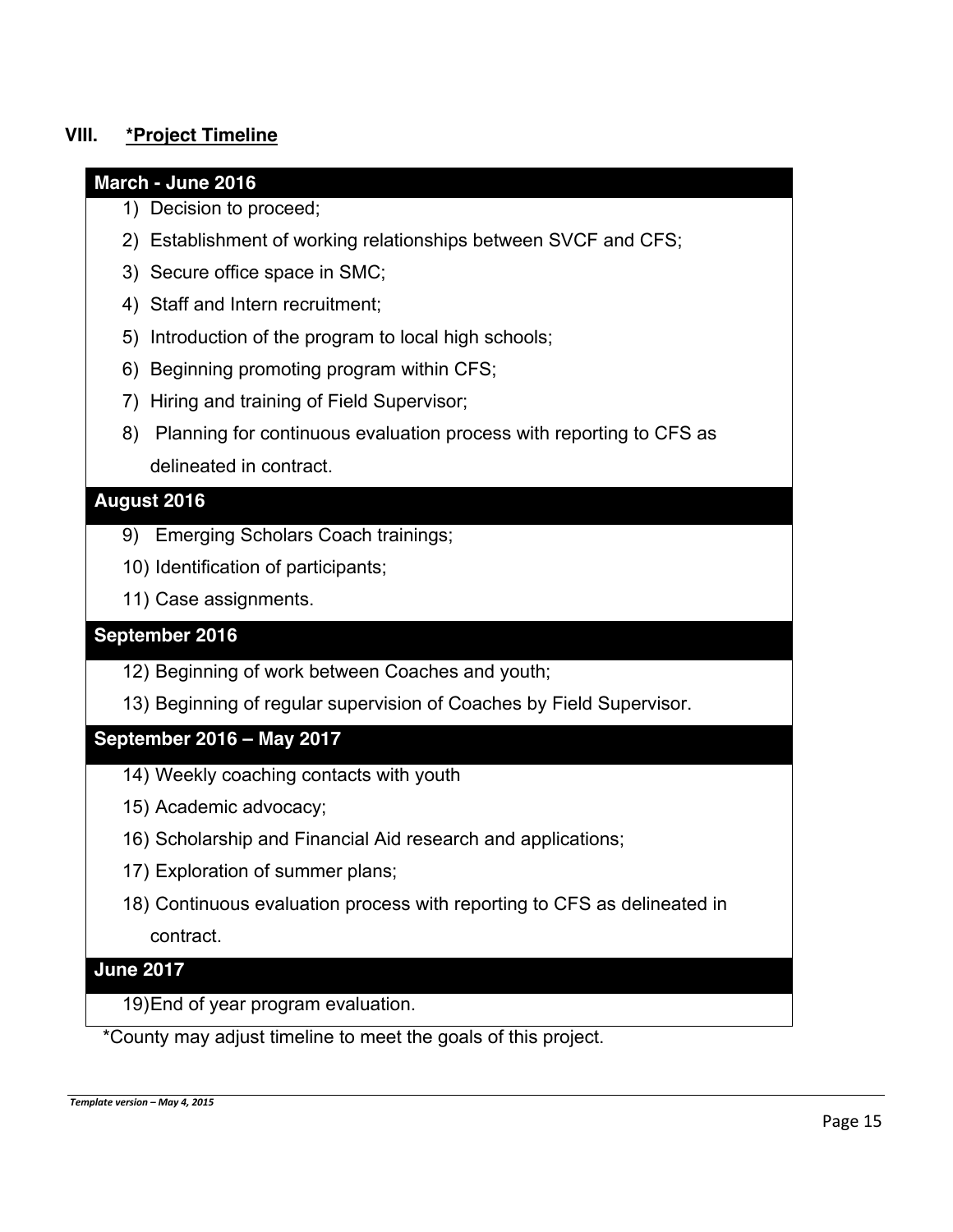# **IX. Case Records:**

- a. Every referred youth will have a well maintained file with progress reports stored securely in the SVCF office(s);
- b. Files will be maintained with up-to-date and accurate case records;
- c. Case files will be available to County at any time.

### **X. Hiring, Training and Supervision of Staff and Fingerprinting Requirements:**

- a. SVCF will hire, train, and supervise staff and interns;
- b. All staff will be required to submit to a Live Scan background check to SVCF prior to receiving any of the youth's contact information.
- c. SVCF must be on the Department of Justice approved recipient list.
	- a. SCVF will submit, upon execution of this Agreement, a copy of their organization's fingerprinting process, the date of the last fingerprint check for all employees and the outcome of the last fingerprint check (i.e. passed/failed/cleared/violated).

# **XI. Administrative Coordination for Interns – CFS' Role**

a. CFS will help coordinate the administrative process for the interns recruited by SVCF including the background and medical checks.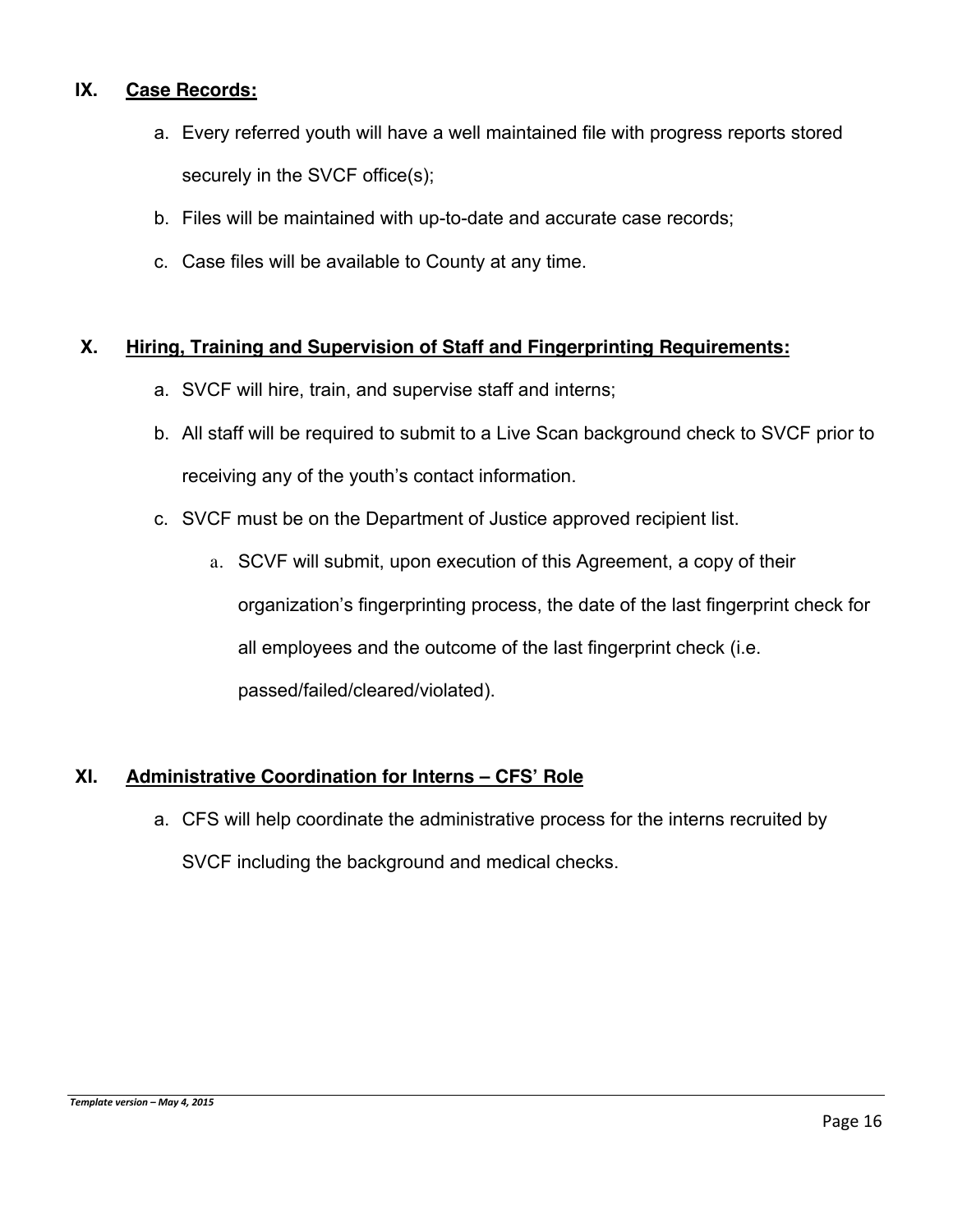### **Payment Schedule Silicon Valley Children's Fund Foster Youth Education Services March 29, 2016 through June 30, 2017**

In consideration of the services provided by the Contractor pursuant to this Agreement and subject to the provisions in Exhibit A and of paragraph two of this Agreement herein, County will pay Contractor in the manner described below, unless otherwise specifically authorized by the Children and Family Services Director or his designee:

1. County shall pay Contractor monthly for actual costs incurred based on the budget in Exhibit B1. Contractor must submit a detailed invoice which includes costs incurred. Funds are distributed as follows:

 **TOTAL \$ 300,000** 

FY2015-16 \$ 100,000 (March 29, 2016 – June 30, 2016) FY2016-17 \$ 200,000 (July 1, 2016 – June 30, 2017)

- 2. Invoices shall be sent electronically to HSA-CFScontracts@smcgov.org with a copy to the CFS contract manager. Payments shall be made within thirty (30) work days upon receipt of Contractor's invoice.
- 3. In no event shall payments exceed **THREE HUNDRED THOUSAND DOLLARS (\$300,000)** for the term of the Agreement.
- 4. County may withhold all or part of Contractor's total payment if the Director of Children and Family Services or his designee reasonably determines that Contractor has not satisfactorily performed the services described in Exhibit A of the Agreement. County will consider Contractor's performance as being satisfactory for the purposes of full payment if Contractor meets at least 85% of each of the targeted outcomes as outlined in Program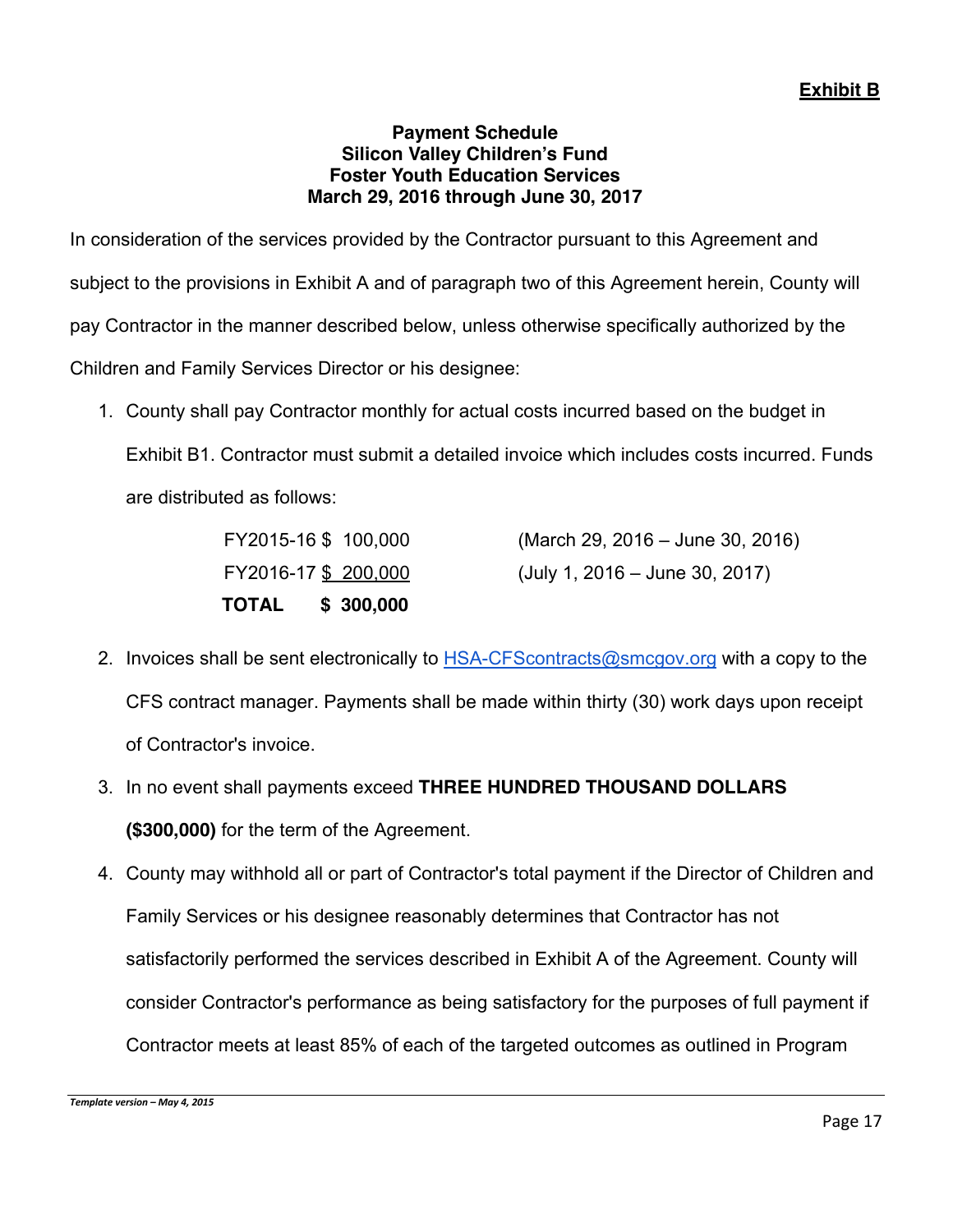Monitoring Exhibit C. If the Contractor does not meet at least 85% of each of the targeted outcomes as outlined in Program Monitoring Exhibit C, County may consider the work unsatisfactory and may withhold all or part of Contractor's total payment.

- 5. County will give thirty (30) days' prior written notice to Contractor of County's intent to withhold payment.
- 6. If County reasonably determines that circumstances warrant immediate action, County may withhold payment immediately, without the thirty (30) day waiting period, upon County's written notice with justification to Contractor.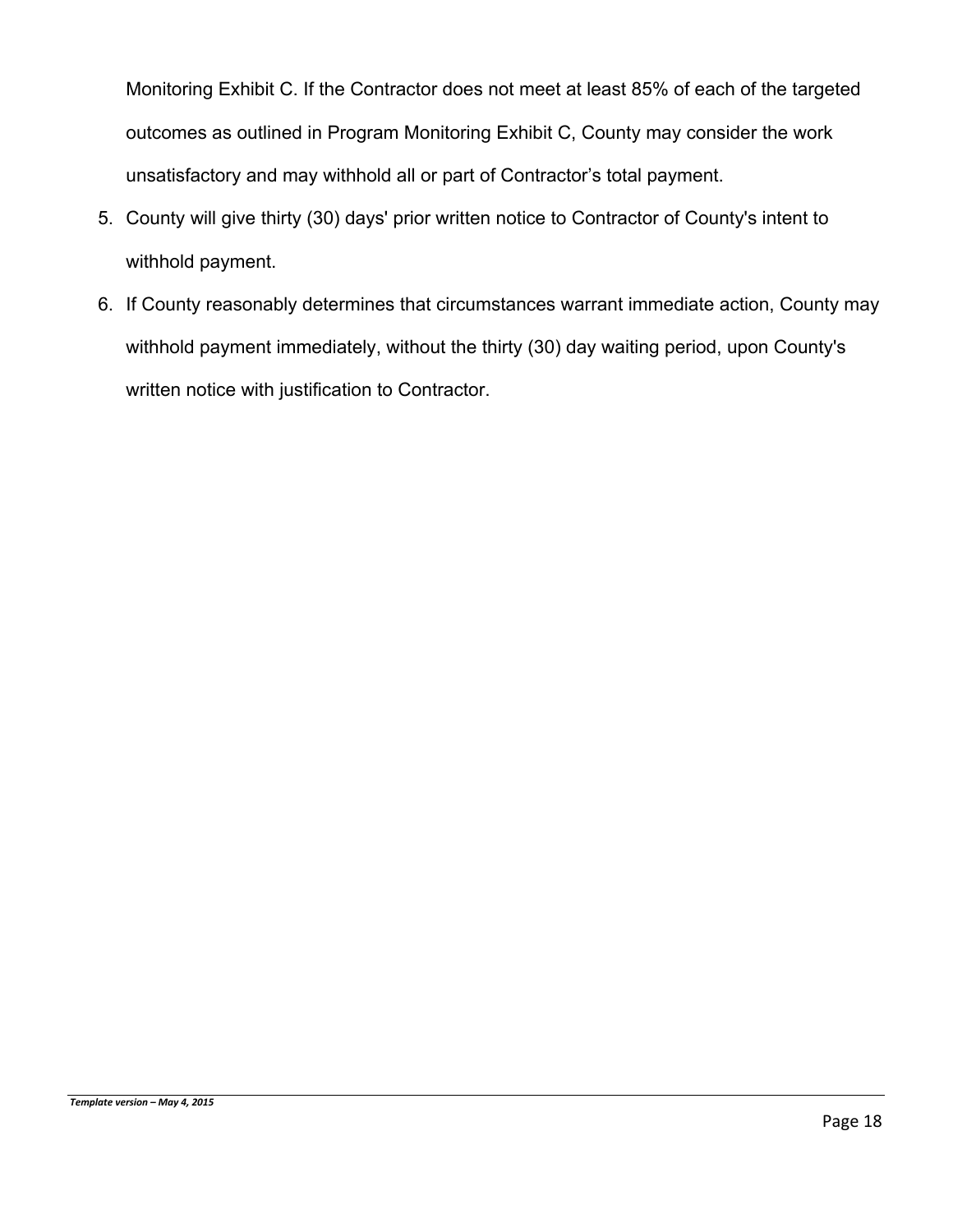### **Budget Silicon Valley Children's Fund Foster Youth Education Services March 29, 2016 through June 30, 2017**

| Program Operating Budget (March 2016- June 2016) |                                 |                                      |
|--------------------------------------------------|---------------------------------|--------------------------------------|
| Fiscal Year Start/End Date: 7/1/2015 - 6/30/2016 |                                 |                                      |
|                                                  |                                 | <b>High School Emerging Scholars</b> |
| <b>Income</b>                                    |                                 |                                      |
| Individual Contributions                         |                                 |                                      |
| <b>Board Solicited</b>                           |                                 |                                      |
| <b>Tutoring Fund</b>                             |                                 |                                      |
| Foundation & Corporate Grants                    | \$                              |                                      |
| Government/Public Funding                        | $\overline{\mathsf{S}}$         | 100,000                              |
| <b>Fundraising Events/ Campaign</b>              |                                 |                                      |
| Fee for Service                                  |                                 |                                      |
| Investment Income                                |                                 |                                      |
| <b>Total Revenue</b>                             | \$                              | 100,000                              |
| <b>Expenses -- Personnel</b>                     |                                 |                                      |
| <b>Salaries</b>                                  | \$                              | 58,969                               |
| Payroll taxes                                    | $\overline{\xi}$                | 5,897                                |
| <b>Benefits</b>                                  | $\overline{\xi}$                | 5,897                                |
| Stipends                                         | $\overline{\xi}$                | 2,000                                |
| <b>Total Labor Expenses</b>                      | $\overline{\varsigma}$          | 72,763                               |
| <b>Operating Expenses</b>                        |                                 |                                      |
| Scholar meetings                                 | \$                              |                                      |
| <b>Administrative Expenses</b>                   | \$                              | 4,094                                |
| Rent                                             | $\overline{\xi}$                | 15,200                               |
| <b>Tutoring Expenses</b>                         | $\overline{\xi}$                |                                      |
| Scholarships                                     | $\overline{\xi}$                |                                      |
| <b>Communications and Marketing</b>              | $\overline{\xi}$                | 5,000                                |
| <b>Staff Travel</b>                              | \$                              | 2,944                                |
| <b>Staff Development &amp; Training</b>          | $\overline{\boldsymbol{\zeta}}$ |                                      |
| <b>Events and Workshops</b>                      | $\overline{\xi}$                |                                      |
| IT (e.g. Laptops, mobile Wi-Fi, etc.)            | \$                              |                                      |
| In-Kind Expenses                                 | $\overline{\xi}$                |                                      |
| <b>Total Non-labor Expenses</b>                  | \$                              | 27,238                               |
| <b>Total Expenses</b>                            | $\overline{\boldsymbol{\zeta}}$ | 100,000                              |
| <b>Total Revenue</b>                             | $\overline{\boldsymbol{\zeta}}$ | 100,000                              |
| <b>Delta</b>                                     | \$                              |                                      |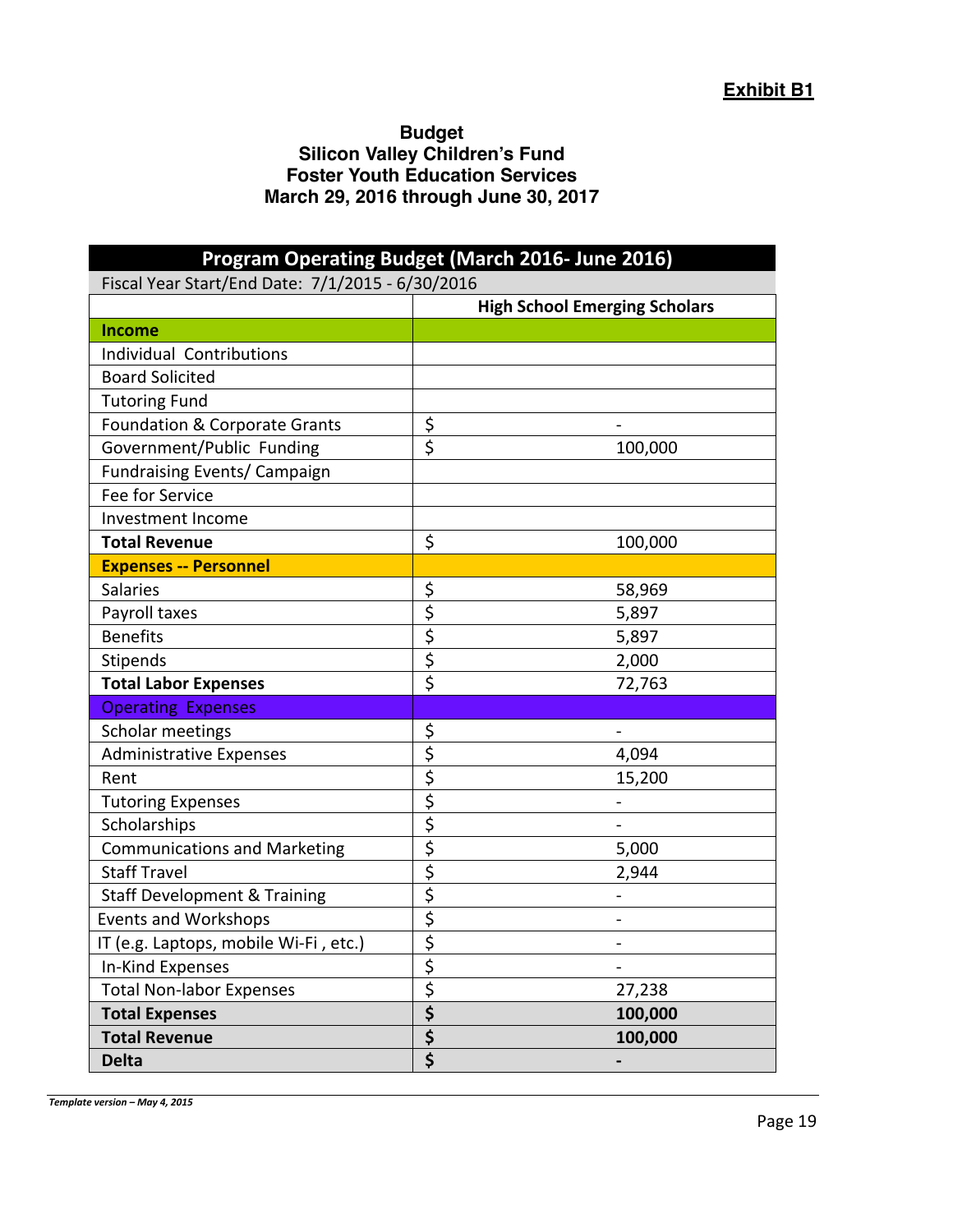### **Budget – Page 2 Silicon Valley Children's Fund Foster Youth Education Services March 29, 2016 through June 30, 2017**

| Program Operating Budget (July 2016- June 2017)  |                                 |                                      |  |  |
|--------------------------------------------------|---------------------------------|--------------------------------------|--|--|
| Fiscal Year Start/End Date: 7/1/2016 - 6/30/2017 |                                 |                                      |  |  |
|                                                  |                                 | <b>High School Emerging Scholars</b> |  |  |
| <b>Income</b>                                    |                                 |                                      |  |  |
| <b>Individual Contributions</b>                  |                                 |                                      |  |  |
| <b>Board Solicited</b>                           | \$                              |                                      |  |  |
| <b>Tutoring Fund</b>                             | $\overline{\xi}$                |                                      |  |  |
| Government/Public Funding                        | $\overline{\boldsymbol{\zeta}}$ | 200,000                              |  |  |
| <b>Fundraising Events/ Campaign</b>              | $\overline{\boldsymbol{\zeta}}$ |                                      |  |  |
| Fee for Service                                  |                                 |                                      |  |  |
| Investment Income                                |                                 |                                      |  |  |
| <b>Total Revenue</b>                             | \$                              | 200,000                              |  |  |
| <b>Expenses -- Personnel</b>                     |                                 |                                      |  |  |
| <b>Salaries</b>                                  | \$                              | 159,650                              |  |  |
| Payroll taxes                                    | $\overline{\xi}$                | 15,965                               |  |  |
| <b>Benefits</b>                                  | \$                              | 15,965                               |  |  |
| Stipends                                         | \$                              | 2,000                                |  |  |
| <b>Total Labor Expenses</b>                      | $\overline{\boldsymbol{\zeta}}$ | 193,580                              |  |  |
| <b>Operating Expenses</b>                        |                                 |                                      |  |  |
| Scholar meetings*                                | \$                              | 5,000                                |  |  |
| Administrative Expenses*                         | $\overline{\xi}$                |                                      |  |  |
| Rent*                                            | \$                              | 1,420                                |  |  |
| <b>Tutoring Expenses</b>                         | \$                              |                                      |  |  |
| Scholarships                                     | $\overline{\xi}$                |                                      |  |  |
| <b>Communications and Marketing</b>              | $\overline{\boldsymbol{\zeta}}$ |                                      |  |  |
| Staff Travel*                                    | \$                              |                                      |  |  |
| Staff Development & Training*                    | \$                              | $\blacksquare$                       |  |  |
| Events and Workshops*                            | \$                              |                                      |  |  |
| IT (e.g. Laptops, mobile Wi-Fi, etc.)            | $\overline{\xi}$                |                                      |  |  |
| In-Kind Expenses                                 | $\overline{\boldsymbol{\zeta}}$ |                                      |  |  |
| <b>Total Non-labor expenses</b>                  | $\overline{\xi}$                | 6,420                                |  |  |
| <b>Total Expenses</b>                            | $\overline{\boldsymbol{\zeta}}$ | 200,000                              |  |  |
| <b>Total Revenue</b>                             | \$                              | 200,000                              |  |  |
| <b>Delta</b>                                     | \$                              |                                      |  |  |

\*SVCF will apply a \$65,680 match to cover expenses generated in these categories.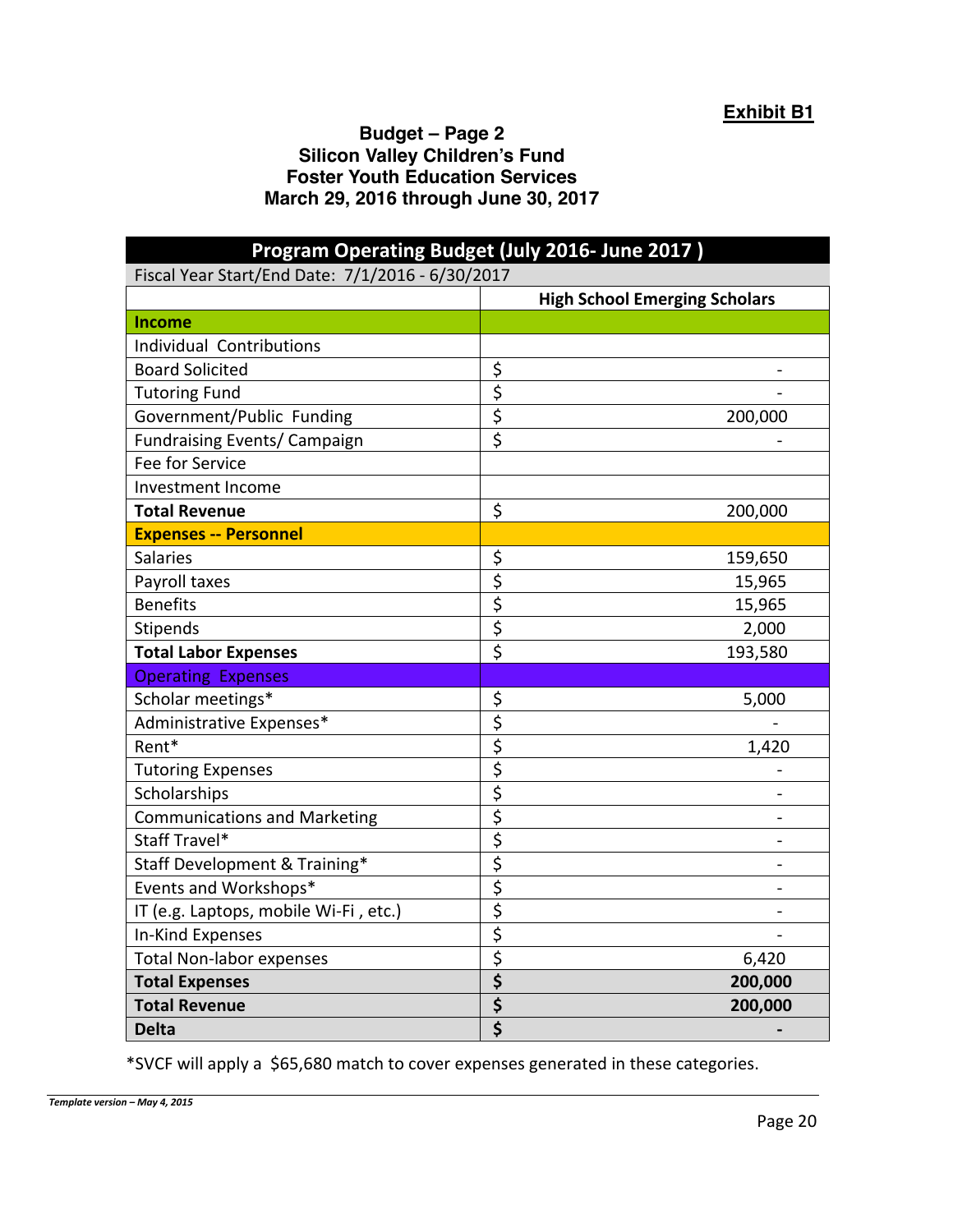### **Program Monitoring and Outcomes Silicon Valley Children's Fund Foster Youth Education Services March 29, 2016 through June 30, 2017**

# **PROGRAM MONITORING**

1. Contractor agrees to meet the following performance measure(s) and outcomes:

| <b>Board Level Performance Measure(s)</b>                                                                                                                                                                                                                                |                             |                                |                                |
|--------------------------------------------------------------------------------------------------------------------------------------------------------------------------------------------------------------------------------------------------------------------------|-----------------------------|--------------------------------|--------------------------------|
| <b>Measure</b>                                                                                                                                                                                                                                                           | FY 2014-15<br><b>Actual</b> | FY 2015-16<br><b>Projected</b> | FY 2016-17<br><b>Projected</b> |
| The percent reduction in truancy and number of<br>unexcused school absences for foster youth in<br>San Mateo County high school districts to whom<br>Contractor provided services under this<br>agreement                                                                | $N/A^*$                     | Develop<br>baseline.           | 20%                            |
| The percentage of dependent youth who are<br>graduating seniors will increase from 70.3% to<br>82.3% (the national average) by the end of FY<br>2016-2017.**<br>*The first year (three months) will be used to ramp up the program with full implementation in year two. | 70.3%                       | N/A                            | 82.3%                          |

\*\* Based on a graduation requirement of 220 units, applies to seniors with no fewer than 160 units at the start of the 2016-17 AY (or 90 units at the start of the 2016-17 AY year for youth found eligible and aprroved for AB167).

|     | <b>Outcome</b>                                                                                                                | <b>FY15-16 Goal</b> | <b>FY16-17 Goal</b> |
|-----|-------------------------------------------------------------------------------------------------------------------------------|---------------------|---------------------|
| a.  | The minimum number of youth that will receive direct<br>educational coaching services from Silicon Valley<br>Children's Fund. | $N/A^*$             | 30                  |
| lb. | Within six months following the initial coaching session,<br>the number of youth with a high school graduation plan.          | $N/A^*$             | 23                  |
|     | *The first year (three months) will be used to ramp up the program with full implementation in year two.                      |                     |                     |

- 2. Contractor will be responsible for collecting and entering the data for program participants related to the services provided by Contractor.
- 3. Reports:
	- a. SVCF will submit summary reports on a quarterly basis to the Children and Family Services contract manager with a copy to HSA-CFScontracts@smcgov.org detailing the: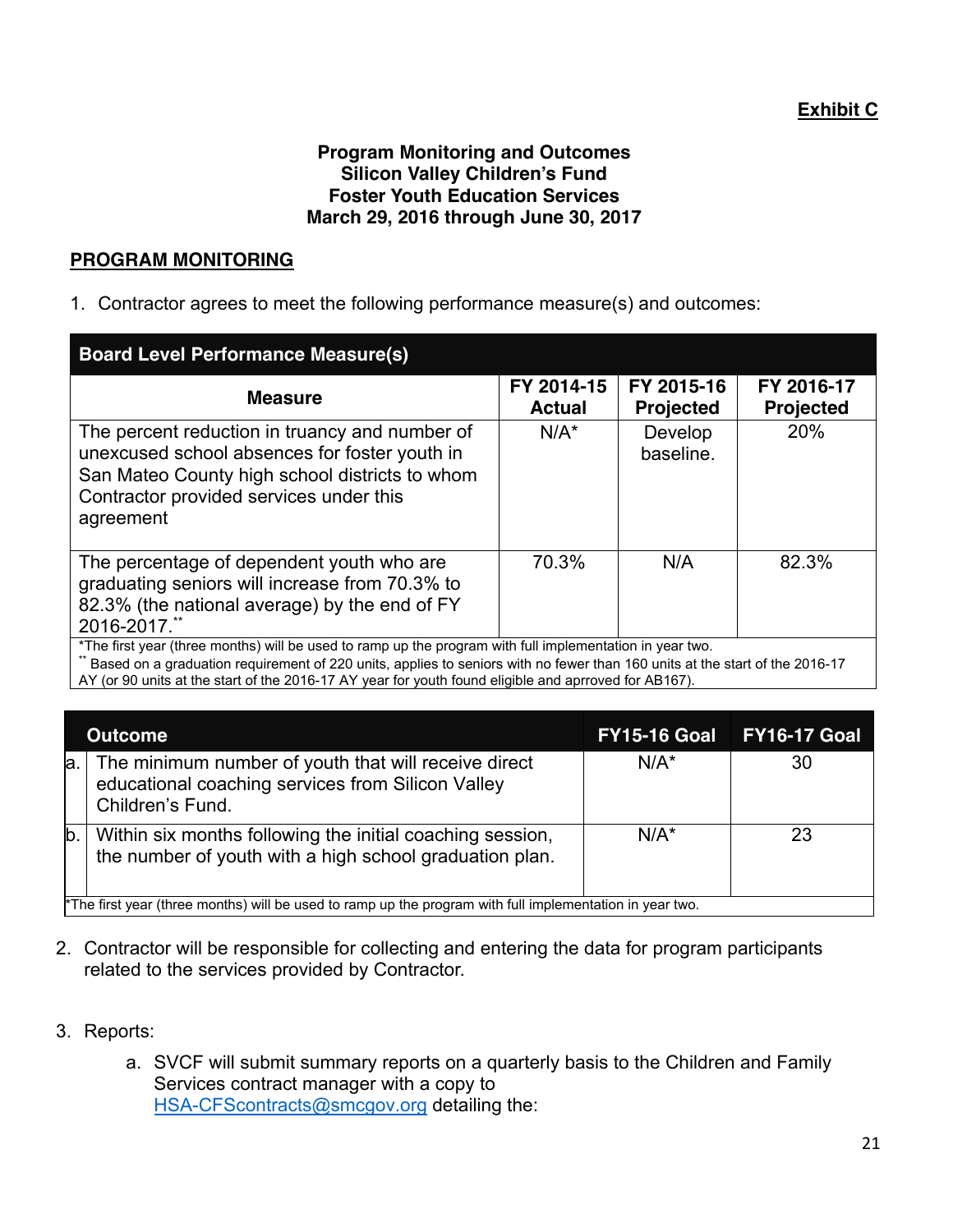- i. Nature and duration of activities between coaches and youth:
	- 1. Per youth and aggregate;
	- 2. This should include, but not be limited to, the number and method of contact between youth and coach.
- ii. Improvement in school performance:
	- 1. Per individual youth and aggregate.
	- 2. Contractor will work with the CFS assigned social worker or Employment Services Specialist to obtain information regarding school performance and attendance records to inform reports.
- iii. Number of youth with a high school graduation plan.
- iv. Number of enrichment workshops broken down by topic such as financial aid, scholarship research and applications and college applications:
	- 1. Number of workshops offered and hosted by SVCF;
	- 2. Number of youth in attendance (individual and aggregate).
- v. Number of college campus tours hosted:
	- 1. Number of youth in attendance;
	- 2. Breakdown by college type (UC, Private, Community College, Vocational);
	- 3. Breakdown by geographic location.
- vi. Number of  $12<sup>th</sup>$  graders assisted with the successful completion of college financial aid application(s).
- vii. Number of  $12<sup>th</sup>$  graders assisted with the successful completion and submission of college application(s):
	- 1. Results of the applications (acceptance/denial).
- viii. Program satisfaction among all participants:
	- 1. SVCF will administer surveys to the youth, Coaches and social workers assessing:
		- a. Program satisfaction;
		- b. Motivation to succeed;
		- c. Access to resources;
		- d. Career exploration;
		- e. Other indications of success.
	- 2. SVCF will be responsible for collecting, entering, and reporting the data from these surveys.
- b. Quarterly Activity Reports are to be submitted by the following dates: July 31, 2016 | October 15, 2016 | January 31, 2017 | April 15, 2017 |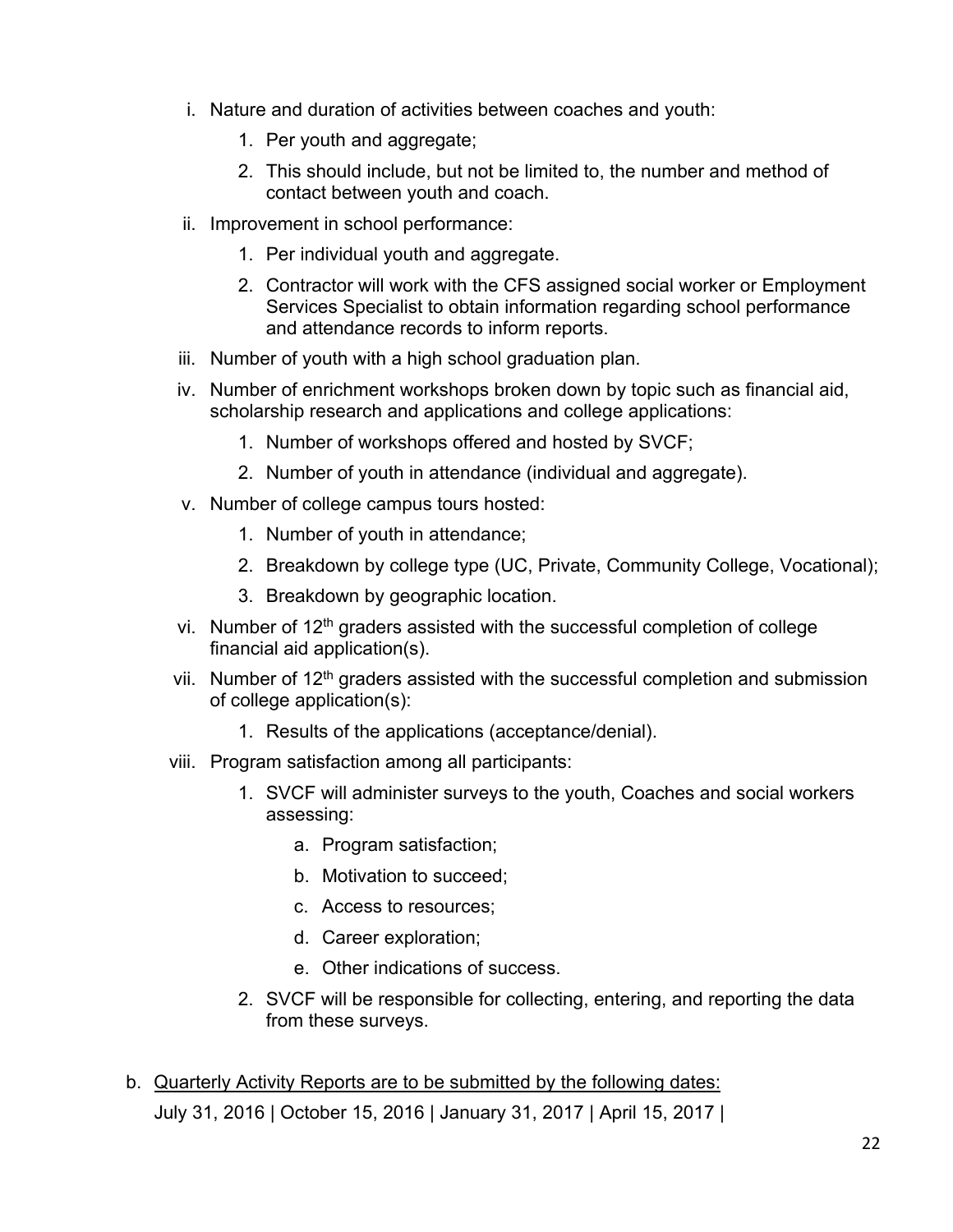July 31, 2017

# c. Year-end report to be submitted by: July 31, 2017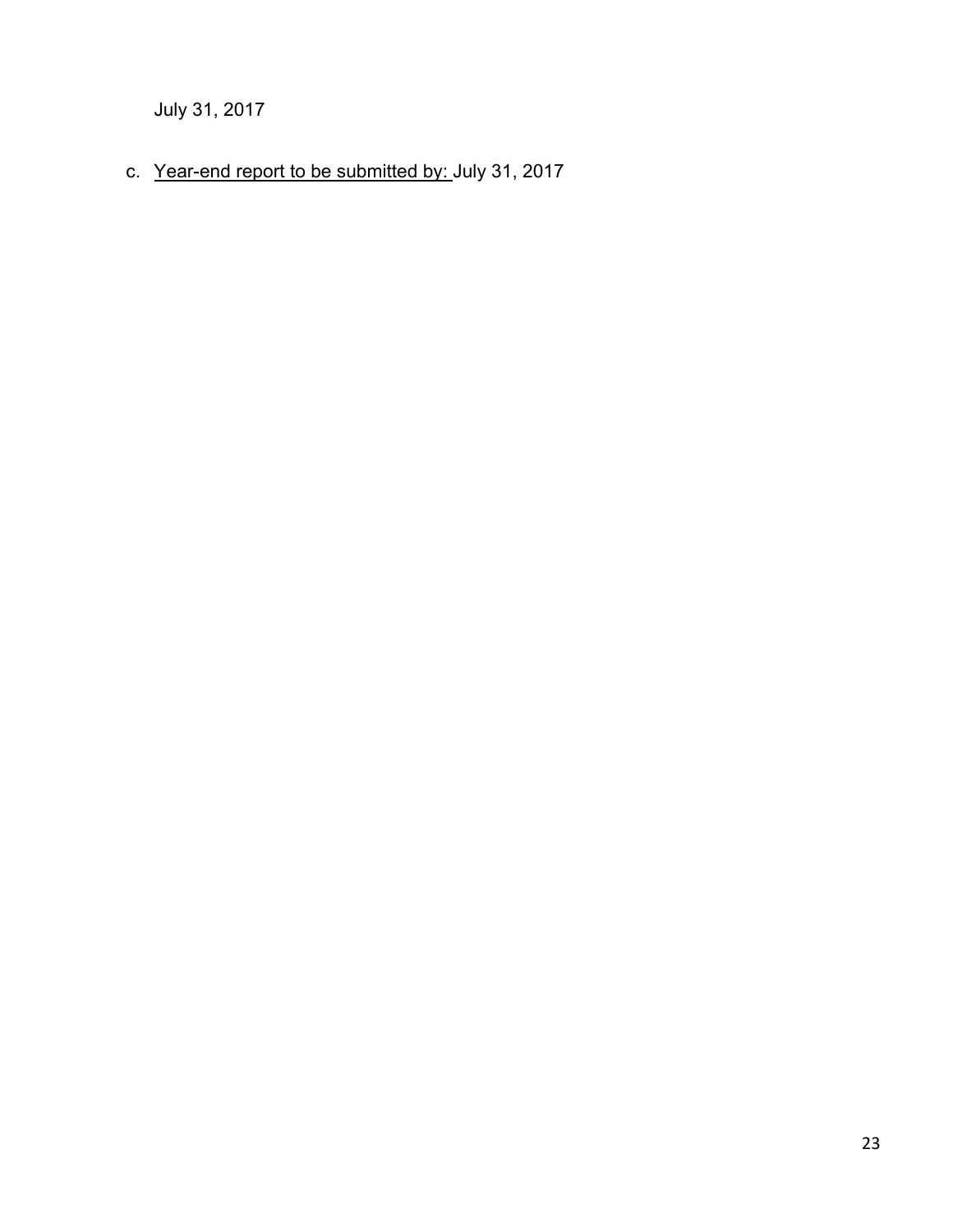### **Exhibit D**

#### **Child Abuse Prevention and Reporting**

Contractor agrees to ensure that all known or suspected instances of child abuse or neglect are reported to a child protective agency. Contractor agrees to fully comply with the Child Abuse and Neglect Reporting Act, Cal Pen Code 11164 et seq. Contractor will ensure that all known or suspected instances of child abuse or neglect are reported to an agency (police department, sheriff's department, county probation department if designated by the county to receive mandated reports, or the county welfare department) described in Penal Code Section 11165.9. This responsibility shall include:

- A. A requirement that all employees, consultants, or agents performing services under this contract who are required by the Penal Code to report child abuse or neglect, sign a statement that he or she knows of the reporting requirement and will comply with it.
- B. Establishing procedures to ensure reporting even when employees, consultants, or agents who are not required to report child abuse under the Penal Code gain knowledge of, or reasonably suspect that a child has been a victim of, abuse or neglect.
- C. Contractor agrees that its employees, subcontractors, assignees, volunteers, and any other persons who provide services under this contract and who will have supervisory or disciplinary power over a minor or any person under his or her care (Penal 11105.3) will be fingerprinted in order to determine whether they have a criminal history which would compromise the safety of children with whom Contractor's employees, subcontractors, assignees, or volunteers have contact. All fingerprinting services will be at County's sole discretion and Contractor's sole expense.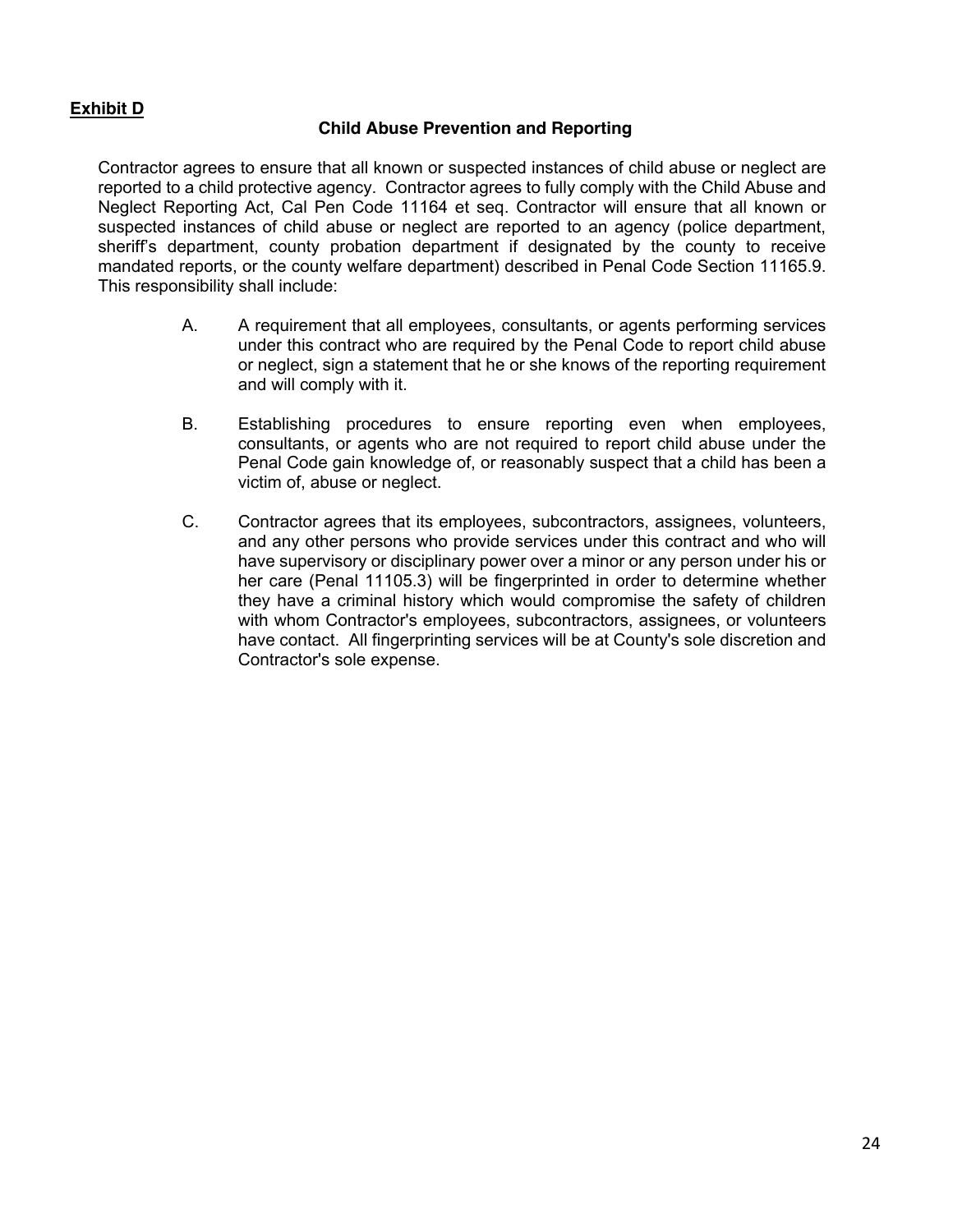**DATE:** 2/25/2016

**AGREEMENT WITH:** Silicon Valley Children's Fund

**FOR:** Educational case management and coaching services to foster youth.

Contractor agrees that its employees and/or its subcontractors, assignees, and volunteers who, during the course of performing services under this Agreement, have contact with children, will be fingerprinted in order to determine whether they have a criminal history which would compromise the safety of children with whom contractor's employees, assignees, and subcontractors or volunteers have contact.

**NAME:** Elise Cutini

**TITLE:** Executive Director